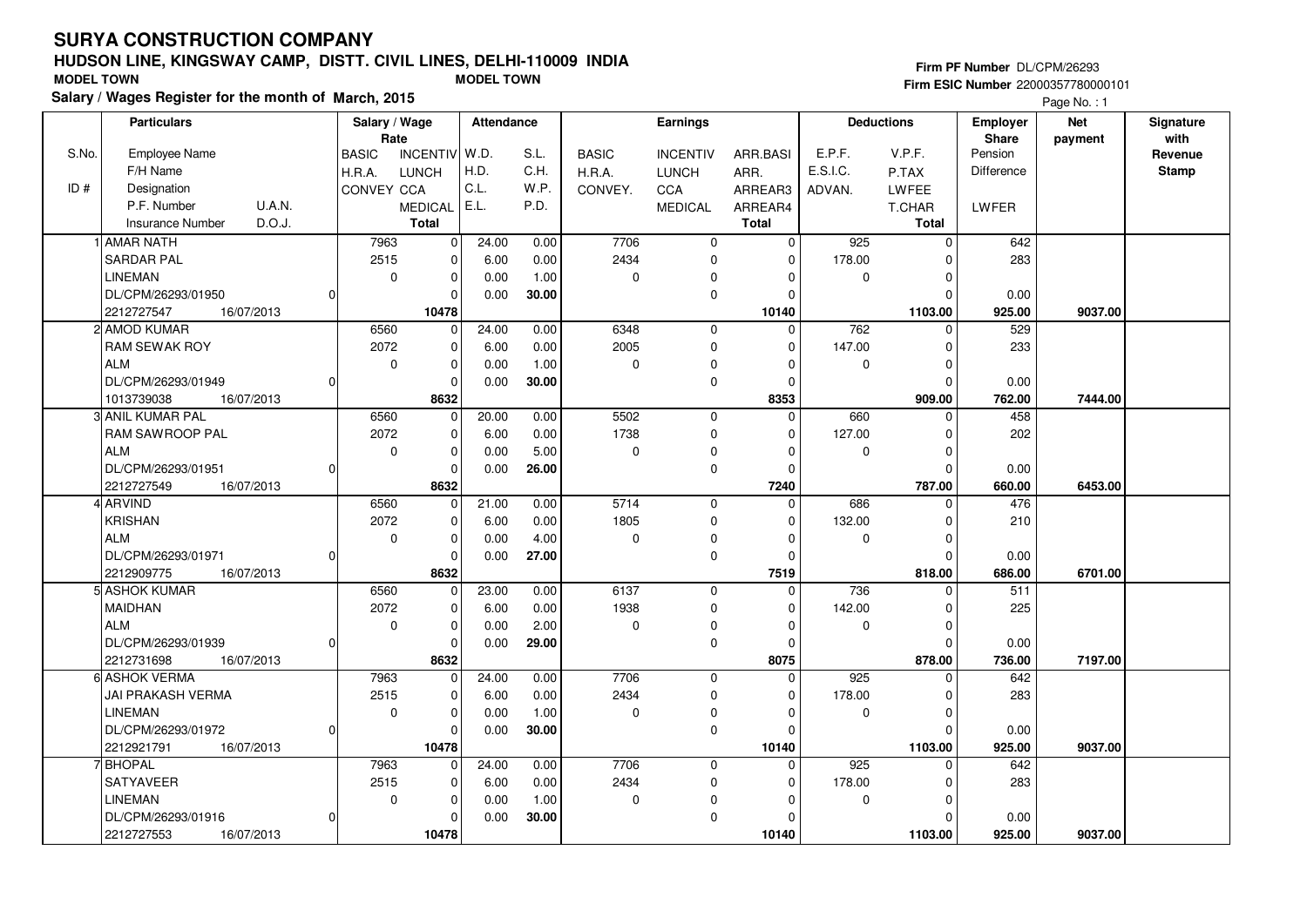# **HUDSON LINE, KINGSWAY CAMP, DISTT. CIVIL LINES, DELHI-110009 INDIASalary / Wages Register for the month of March, 2015 MODEL TOWN MODEL TOWN**

#### **Firm PF Number** DL/CPM/26293

|       | Salary / Wages Register for the month of March, 2015 |                               |                                 |              |                 |                |             |                   |              | Page No.: 2 |              |
|-------|------------------------------------------------------|-------------------------------|---------------------------------|--------------|-----------------|----------------|-------------|-------------------|--------------|-------------|--------------|
|       | <b>Particulars</b>                                   | Salary / Wage                 | Attendance                      |              | Earnings        |                |             | <b>Deductions</b> | Employer     | <b>Net</b>  | Signature    |
|       |                                                      | Rate                          |                                 |              |                 |                |             |                   | <b>Share</b> | payment     | with         |
| S.No. | Employee Name                                        | INCENTIV W.D.<br><b>BASIC</b> | S.L.                            | <b>BASIC</b> | <b>INCENTIV</b> | ARR.BASI       | E.P.F.      | V.P.F.            | Pension      |             | Revenue      |
|       | F/H Name                                             | H.R.A.<br><b>LUNCH</b>        | H.D.<br>C.H.                    | H.R.A.       | <b>LUNCH</b>    | ARR.           | E.S.I.C.    | P.TAX             | Difference   |             | <b>Stamp</b> |
| ID#   | Designation                                          | CONVEY CCA                    | C.L.<br>W.P.                    | CONVEY.      | <b>CCA</b>      | ARREAR3        | ADVAN.      | <b>LWFEE</b>      |              |             |              |
|       | P.F. Number<br>U.A.N.                                | <b>MEDICAL</b>                | E.L.<br>P.D.                    |              | <b>MEDICAL</b>  | ARREAR4        |             | <b>T.CHAR</b>     | LWFER        |             |              |
|       | D.O.J.<br><b>Insurance Number</b>                    | <b>Total</b>                  |                                 |              |                 | <b>Total</b>   |             | Total             |              |             |              |
|       | 8 DEVENDER KUMAR                                     | 6560                          | $\mathbf{0}$<br>25.00<br>0.00   | 6560         | $\mathbf 0$     | $\mathbf 0$    | 787         | $\mathbf 0$       | 546          |             |              |
|       | <b>SHRI RAM</b>                                      | 2072                          | $\overline{0}$<br>6.00<br>0.00  | 2072         | $\mathbf 0$     | $\mathbf 0$    | 152.00      | $\Omega$          | 241          |             |              |
|       | <b>ALM</b>                                           | $\mathbf 0$                   | 0.00<br>$\mathbf 0$<br>0.00     | $\mathbf 0$  | $\Omega$        | $\Omega$       | 0           | $\Omega$          |              |             |              |
|       | DL/CPM/26293/01900                                   | $\Omega$                      | 0.00<br>31.00<br>0              |              | $\mathbf 0$     | $\Omega$       |             | $\Omega$          | 0.00         |             |              |
|       | 2212727556<br>16/07/2013                             | 8632                          |                                 |              |                 | 8632           |             | 939.00            | 787.00       | 7693.00     |              |
|       | 9 DEVI SINGH                                         | 7963                          | 24.00<br>0.00<br>0              | 7706         | $\mathbf 0$     | $\Omega$       | 925         | $\Omega$          | 642          |             |              |
|       | MAKRAND PAL                                          | 2515                          | $\mathbf 0$<br>6.00<br>0.00     | 2434         | 0               | $\mathbf 0$    | 178.00      | $\Omega$          | 283          |             |              |
|       | <b>LINEMAN</b>                                       | $\mathbf 0$                   | $\mathbf 0$<br>0.00<br>1.00     | $\mathbf 0$  | $\mathbf 0$     | $\Omega$       | $\mathbf 0$ | $\Omega$          |              |             |              |
|       | DL/CPM/26293/01952                                   | O                             | 30.00<br>0<br>0.00              |              | $\mathbf 0$     | $\Omega$       |             | $\Omega$          | 0.00         |             |              |
|       | 2212727557<br>16/07/2013                             | 10478                         |                                 |              |                 | 10140          |             | 1103.00           | 925.00       | 9037.00     |              |
|       | 10 DINESH KUMAR                                      | 7963                          | 22.00<br>0.00<br>$\overline{0}$ | 7192         | $\mathbf 0$     | $\Omega$       | 863         | $\Omega$          | 599          |             |              |
|       | <b>RAM KALAN SINGH</b>                               | 2515                          | 0.00<br>0<br>6.00               | 2272         | $\mathbf 0$     | $\mathbf 0$    | 166.00      | $\Omega$          | 264          |             |              |
|       | <b>LINEMAN</b>                                       | $\mathbf 0$                   | $\mathbf 0$<br>3.00<br>0.00     | $\mathbf 0$  | $\mathbf 0$     | $\Omega$       | $\mathbf 0$ | $\Omega$          |              |             |              |
|       | DL/CPM/26293/01921                                   | $\Omega$                      | 0.00<br>28.00<br>$\Omega$       |              | $\mathbf 0$     | $\Omega$       |             | $\Omega$          | 0.00         |             |              |
|       | 2212727558<br>16/07/2013                             | 10478                         |                                 |              |                 | 9464           |             | 1029.00           | 863.00       | 8435.00     |              |
|       | 11 GREAT MINZ                                        | 6560                          | 25.00<br>0.00<br>0              | 6560         | $\mathbf 0$     | $\overline{0}$ | 787         | $\Omega$          | 546          |             |              |
|       | <b>MAHUL MINZ</b>                                    | 2072                          | 0<br>6.00<br>0.00               | 2072         | $\mathbf 0$     | $\Omega$       | 152.00      | $\Omega$          | 241          |             |              |
|       | <b>ALM</b>                                           | $\mathbf 0$                   | 0.00<br>$\mathbf 0$<br>0.00     | $\mathbf 0$  | $\Omega$        | $\Omega$       | $\mathbf 0$ | $\Omega$          |              |             |              |
|       | DL/CPM/26293/01937                                   | $\Omega$                      | 0.00<br>31.00<br>0              |              | $\mathbf 0$     | $\Omega$       |             | $\Omega$          | 0.00         |             |              |
|       | 2212727559<br>16/07/2013                             | 8632                          |                                 |              |                 | 8632           |             | 939.00            | 787.00       | 7693.00     |              |
|       | 12 JAG MOHAN                                         | 7963                          | 25.00<br>0.00<br>0              | 7963         | $\mathbf 0$     | $\Omega$       | 956         | $\Omega$          | 663          |             |              |
|       | RAJA RAM                                             | 2515                          | $\mathbf 0$<br>6.00<br>0.00     | 2515         | 0               | $\Omega$       | 184.00      | $\Omega$          | 293          |             |              |
|       | <b>LINEMAN</b>                                       | $\mathbf 0$                   | $\mathbf 0$<br>0.00<br>0.00     | $\mathbf 0$  | $\mathbf 0$     | $\Omega$       | $\mathbf 0$ | $\Omega$          |              |             |              |
|       | DL/CPM/26293/01901                                   | O                             | 31.00<br>0<br>0.00              |              | $\mathbf 0$     | $\Omega$       |             | $\Omega$          | 0.00         |             |              |
|       | 2212727562<br>16/07/2013                             | 10478                         |                                 |              |                 | 10478          |             | 1140.00           | 956.00       | 9338.00     |              |
|       | 13 JAGDISH YADAV                                     | 6560                          | $\overline{0}$<br>24.00<br>0.00 | 6348         | $\mathbf 0$     | $\Omega$       | 762         | $\Omega$          | 529          |             |              |
|       | <b>RAM NARESH YADAV</b>                              | 2072                          | 0.00<br>0<br>6.00               | 2005         | $\mathbf 0$     | $\mathbf 0$    | 147.00      | $\Omega$          | 233          |             |              |
|       | <b>ALM</b>                                           | $\mathbf 0$                   | $\mathbf 0$<br>0.00<br>1.00     | $\mathbf 0$  | $\mathbf 0$     | $\Omega$       | $\mathbf 0$ | $\Omega$          |              |             |              |
|       | DL/CPM/26293/01948                                   | $\Omega$                      | 0.00<br>30.00<br>$\Omega$       |              | $\mathbf 0$     | $\Omega$       |             | $\Omega$          | 0.00         |             |              |
|       | 1013726467<br>16/07/2013                             | 8632                          |                                 |              |                 | 8353           |             | 909.00            | 762.00       | 7444.00     |              |
|       | 14 JATA SHANKAR                                      | 7963                          | 24.00<br>0.00<br>0              | 7706         | $\mathbf 0$     | $\mathbf{0}$   | 925         | $\mathbf 0$       | 642          |             |              |
|       | <b>ASHOK KUMAR</b>                                   | 2515                          | $\mathbf 0$<br>6.00<br>0.00     | 2434         | $\mathbf 0$     | $\Omega$       | 178.00      | $\Omega$          | 283          |             |              |
|       | <b>LINEMAN</b>                                       | $\mathbf 0$                   | $\mathbf 0$<br>1.00<br>0.00     | $\mathbf 0$  | 0               | $\Omega$       | 0           | $\Omega$          |              |             |              |
|       | DL/CPM/26293/01953                                   | $\Omega$                      | 30.00<br>0<br>0.00              |              | $\mathbf 0$     | $\Omega$       |             | $\Omega$          | 0.00         |             |              |
|       | 2212727564<br>16/07/2013                             | 10478                         |                                 |              |                 | 10140          |             | 1103.00           | 925.00       | 9037.00     |              |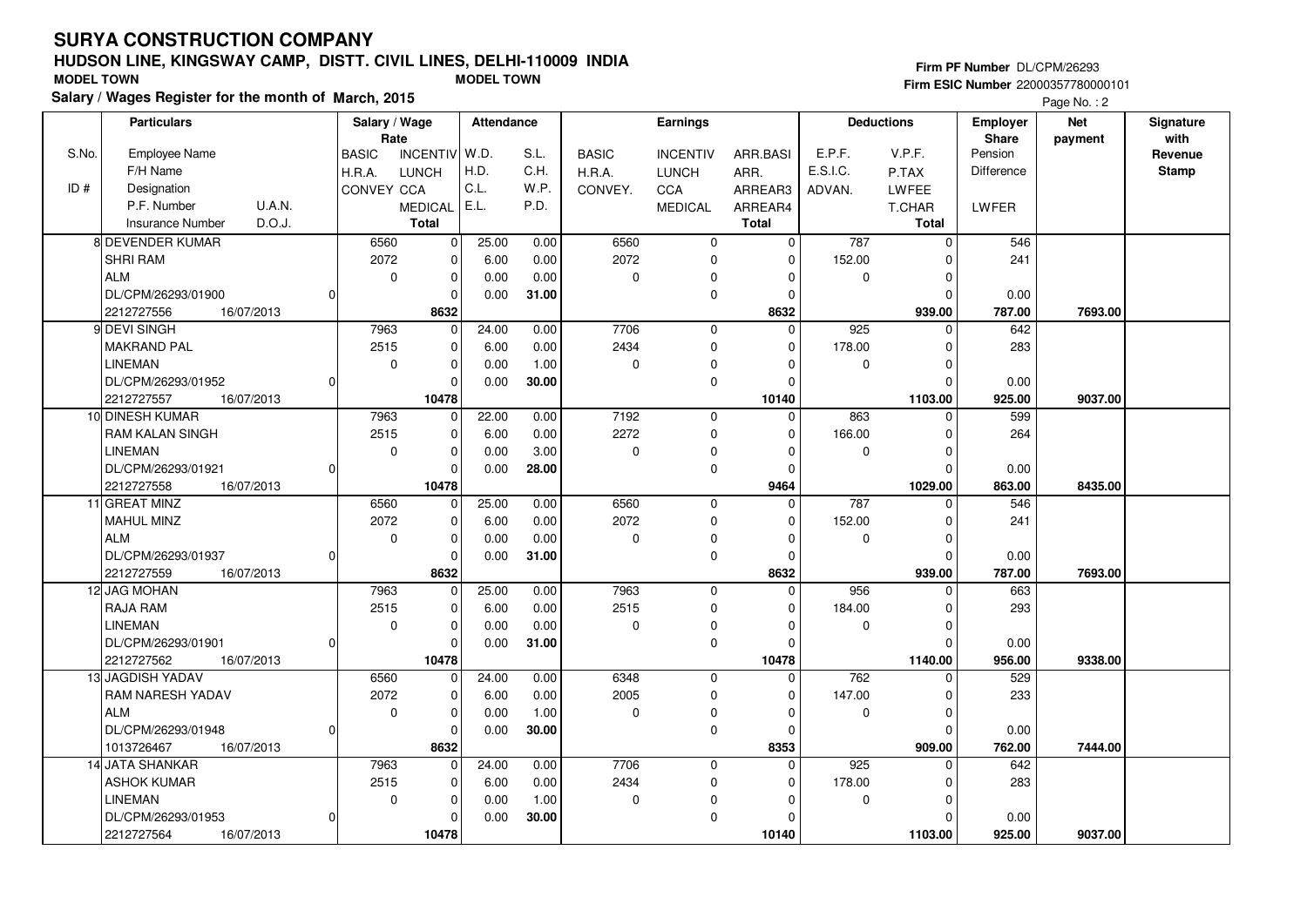# **HUDSON LINE, KINGSWAY CAMP, DISTT. CIVIL LINES, DELHI-110009 INDIASalary / Wages Register for the month of March, 2015 MODEL TOWN MODEL TOWN**

#### **Firm PF Number** DL/CPM/26293

|       | Salary / Wages Register for the month of March, 2015 |                                 |                   |              |                 |                |             |                   |              | Page No.: 3 |              |
|-------|------------------------------------------------------|---------------------------------|-------------------|--------------|-----------------|----------------|-------------|-------------------|--------------|-------------|--------------|
|       | <b>Particulars</b>                                   | Salary / Wage                   | <b>Attendance</b> |              | Earnings        |                |             | <b>Deductions</b> | Employer     | <b>Net</b>  | Signature    |
|       |                                                      | Rate                            |                   |              |                 |                |             |                   | <b>Share</b> | payment     | with         |
| S.No. | <b>Employee Name</b>                                 | <b>INCENTIV</b><br><b>BASIC</b> | W.D.<br>S.L.      | <b>BASIC</b> | <b>INCENTIV</b> | ARR.BASI       | E.P.F.      | V.P.F.            | Pension      |             | Revenue      |
|       | F/H Name                                             | H.R.A.<br><b>LUNCH</b>          | H.D.<br>C.H.      | H.R.A.       | <b>LUNCH</b>    | ARR.           | E.S.I.C.    | P.TAX             | Difference   |             | <b>Stamp</b> |
| ID#   | Designation                                          | <b>CONVEY CCA</b>               | C.L.<br>W.P.      | CONVEY.      | <b>CCA</b>      | ARREAR3        | ADVAN.      | <b>LWFEE</b>      |              |             |              |
|       | P.F. Number<br>U.A.N.                                | <b>MEDICAL</b>                  | E.L.<br>P.D.      |              | <b>MEDICAL</b>  | ARREAR4        |             | <b>T.CHAR</b>     | LWFER        |             |              |
|       | D.O.J.<br><b>Insurance Number</b>                    | <b>Total</b>                    |                   |              |                 | <b>Total</b>   |             | Total             |              |             |              |
|       | 15 JITENDER                                          | 6560<br>$\mathbf 0$             | 25.00<br>0.00     | 6560         | $\mathbf 0$     | $\overline{0}$ | 787         | $\mathbf 0$       | 546          |             |              |
|       | VASUDEV                                              | 2072<br>$\Omega$                | 0.00<br>6.00      | 2072         | $\mathbf 0$     | $\Omega$       | 152.00      |                   | 241          |             |              |
|       | <b>ALM</b>                                           | 0<br>$\mathbf 0$                | 0.00<br>0.00      | 0            | 0               | $\mathbf 0$    | 0           | $\mathbf 0$       |              |             |              |
|       | DL/CPM/26293/01920<br>$\overline{0}$                 | $\mathbf 0$                     | 0.00<br>31.00     |              | $\mathbf 0$     | 0              |             | $\Omega$          | 0.00         |             |              |
|       | 1013583473<br>16/07/2013                             | 8632                            |                   |              |                 | 8632           |             | 939.00            | 787.00       | 7693.00     |              |
|       | 16 KAILASH RAJPUT                                    | 7963<br>$\Omega$                | 25.00<br>0.00     | 7963         | $\mathbf 0$     | $\Omega$       | 956         | $\Omega$          | 663          |             |              |
|       | <b>LAL SINGH</b>                                     | 2515<br>$\mathbf 0$             | 0.00<br>6.00      | 2515         | $\mathbf 0$     | $\Omega$       | 184.00      | $\Omega$          | 293          |             |              |
|       | <b>LINEMAN</b>                                       | $\mathbf 0$<br>$\mathbf 0$      | 0.00<br>0.00      | 0            | $\mathbf 0$     | $\Omega$       | $\mathbf 0$ | $\Omega$          |              |             |              |
|       | DL/CPM/26293/01914<br>U                              | $\Omega$                        | 0.00<br>31.00     |              | $\mathbf 0$     | $\Omega$       |             | $\Omega$          | 0.00         |             |              |
|       | 2212727565<br>16/07/2013                             | 10478                           |                   |              |                 | 10478          |             | 1140.00           | 956.00       | 9338.00     |              |
|       | 17 KAUSHAL KUMAR                                     | 6560<br>$\mathbf 0$             | 11.00<br>0.00     | 2963         | $\mathbf 0$     | $\Omega$       | 356         | $\Omega$          | 247          |             |              |
|       | <b>SARDAR PAL</b>                                    | 2072<br>0                       | 3.00<br>0.00      | 936          | $\mathbf 0$     | $\Omega$       | 69.00       | $\Omega$          | 109          |             |              |
|       | <b>ALM</b>                                           | $\mathbf 0$<br>$\mathbf 0$      | 0.00<br>17.00     | 0            | $\pmb{0}$       | $\Omega$       | 0           | $\Omega$          |              |             |              |
|       | DL/CPM/26293/01925<br>$\Omega$                       | $\mathbf 0$                     | 0.00<br>14.00     |              | $\mathbf 0$     | 0              |             | $\Omega$          | 0.00         |             |              |
|       | 2212727566<br>16/07/2013                             | 8632                            |                   |              |                 | 3899           |             | 425.00            | 356.00       | 3474.00     |              |
|       | 18 MAHADEV                                           | 6560<br>$\mathbf 0$             | 17.00<br>0.00     | 4444         | $\mathbf 0$     | $\Omega$       | 533         | O                 | 370          |             |              |
|       | LAKHU PRASAD YADAV                                   | 2072<br>$\mathbf 0$             | 4.00<br>0.00      | 1404         | $\mathbf 0$     | $\Omega$       | 103.00      | $\Omega$          | 163          |             |              |
|       | <b>ALM</b>                                           | 0<br>$\mathbf 0$                | 10.00<br>0.00     | 0            | 0               | 0              | 0           | $\mathbf 0$       |              |             |              |
|       | DL/CPM/26293/01984<br>$\overline{0}$                 | $\mathbf 0$                     | 0.00<br>21.00     |              | $\mathbf 0$     | $\mathbf 0$    |             | $\Omega$          | 0.00         |             |              |
|       | 2212731706<br>01/08/2013                             | 8632                            |                   |              |                 | 5848           |             | 636.00            | 533.00       | 5212.00     |              |
|       | 19 MAHAVIR PRASAD                                    | 7963<br>$\Omega$                | 24.00<br>0.00     | 7706         | $\Omega$        | $\Omega$       | 925         | $\Omega$          | 642          |             |              |
|       | <b>BUDHAI PRASAD</b>                                 | 2515<br>0                       | 6.00<br>0.00      | 2434         | $\mathbf 0$     | $\mathbf 0$    | 178.00      | $\Omega$          | 283          |             |              |
|       | <b>LINEMAN</b>                                       | $\mathbf 0$<br>$\mathbf 0$      | 1.00<br>0.00      | 0            | $\mathbf 0$     | $\Omega$       | $\mathbf 0$ | $\Omega$          |              |             |              |
|       | DL/CPM/26293/01985<br>$\Omega$                       | $\Omega$                        | 30.00<br>0.00     |              | $\mathbf 0$     | $\Omega$       |             | $\Omega$          | 0.00         |             |              |
|       | 2212727569<br>01/11/2013                             | 10478                           |                   |              |                 | 10140          |             | 1103.00           | 925.00       | 9037.00     |              |
|       | 20 MANSA RAM                                         | 6560<br>$\mathbf 0$             | 24.00<br>0.00     | 6348         | $\mathsf 0$     | $\mathbf 0$    | 762         | $\mathbf 0$       | 529          |             |              |
|       | <b>RAM KRISHAN</b>                                   | 2072<br>0                       | 0.00<br>6.00      | 2005         | $\mathbf 0$     | 0              | 147.00      | $\Omega$          | 233          |             |              |
|       | <b>ALM</b>                                           | $\mathbf 0$<br>$\mathbf 0$      | 0.00<br>1.00      | 0            | $\pmb{0}$       | $\Omega$       | $\mathbf 0$ | $\Omega$          |              |             |              |
|       | DL/CPM/26293/01954<br>$\Omega$                       | $\Omega$                        | 0.00<br>30.00     |              | $\mathbf 0$     | $\Omega$       |             | $\Omega$          | 0.00         |             |              |
|       | 2212727575<br>16/07/2013                             | 8632                            |                   |              |                 | 8353           |             | 909.00            | 762.00       | 7444.00     |              |
|       | 21 MUKESH KUMAR                                      | 6560<br>$\mathbf 0$             | 24.00<br>0.00     | 6348         | $\mathbf 0$     | $\mathbf 0$    | 762         | $\Omega$          | 529          |             |              |
|       | <b>GAJODHAR</b>                                      | 2072<br>0                       | 6.00<br>0.00      | 2005         | $\mathbf 0$     | 0              | 147.00      | $\Omega$          | 233          |             |              |
|       | <b>ALM</b>                                           | $\mathbf 0$<br>$\mathbf 0$      | 1.00<br>0.00      | 0            | 0               | 0              | 0           | $\Omega$          |              |             |              |
|       | DL/CPM/26293/01902<br>$\Omega$                       | $\Omega$                        | 0.00<br>30.00     |              | $\mathbf 0$     | $\Omega$       |             | $\Omega$          | 0.00         |             |              |
|       | 2212727574<br>16/07/2013                             | 8632                            |                   |              |                 | 8353           |             | 909.00            | 762.00       | 7444.00     |              |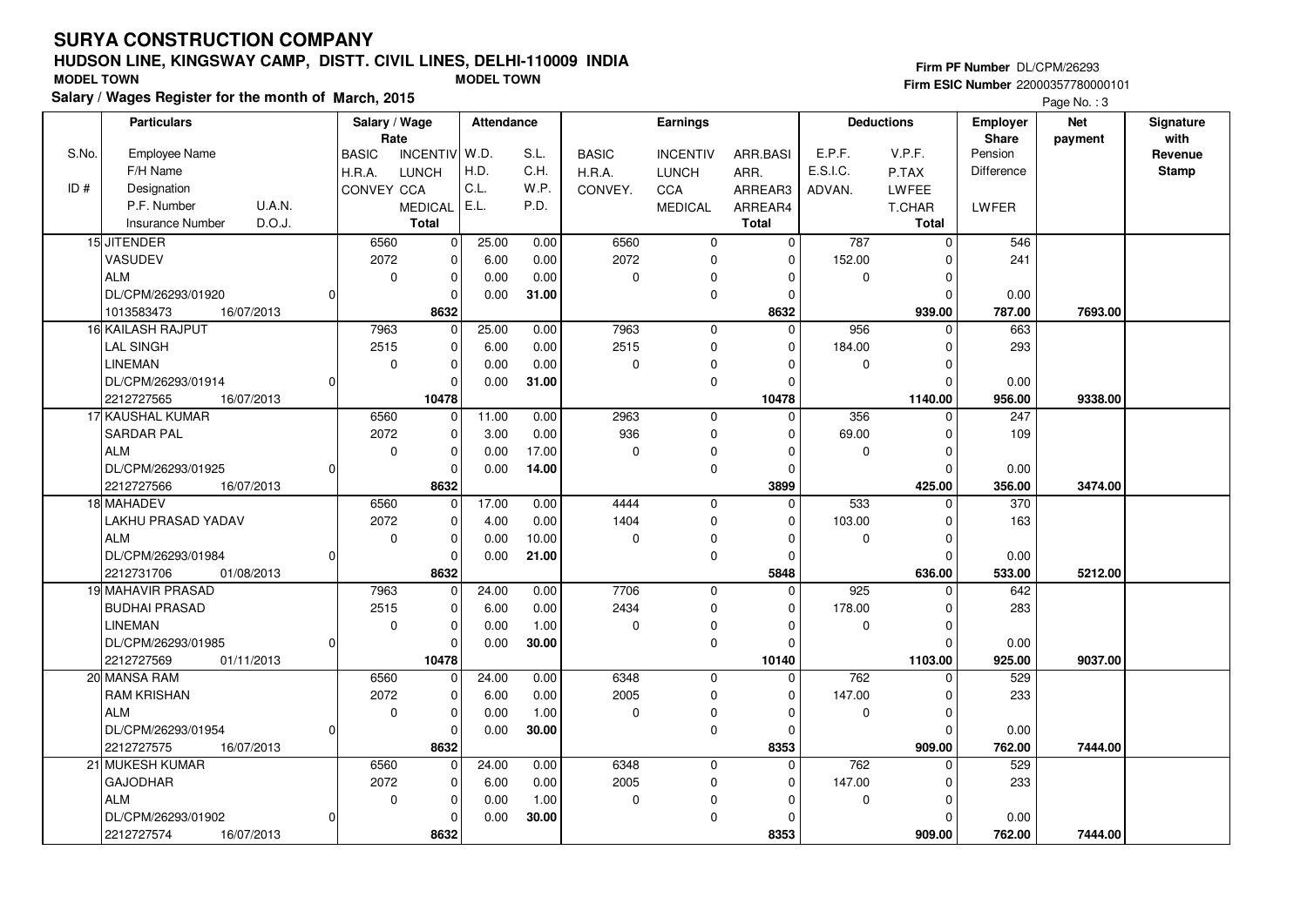# **HUDSON LINE, KINGSWAY CAMP, DISTT. CIVIL LINES, DELHI-110009 INDIASalary / Wages Register for the month of March, 2015 MODEL TOWN MODEL TOWN**

#### **Firm PF Number** DL/CPM/26293

|       | Salary / Wages Register for the month of March, 2015 |                   |                 |                   |       |              |                 |              |          |                   |              | Page No.: 4 |              |
|-------|------------------------------------------------------|-------------------|-----------------|-------------------|-------|--------------|-----------------|--------------|----------|-------------------|--------------|-------------|--------------|
|       | <b>Particulars</b>                                   | Salary / Wage     |                 | <b>Attendance</b> |       |              | Earnings        |              |          | <b>Deductions</b> | Employer     | <b>Net</b>  | Signature    |
|       |                                                      | Rate              |                 |                   |       |              |                 |              |          |                   | <b>Share</b> | payment     | with         |
| S.No. | Employee Name                                        | <b>BASIC</b>      | <b>INCENTIV</b> | W.D.              | S.L.  | <b>BASIC</b> | <b>INCENTIV</b> | ARR.BASI     | E.P.F.   | V.P.F.            | Pension      |             | Revenue      |
|       | F/H Name                                             | H.R.A.            | <b>LUNCH</b>    | H.D.              | C.H.  | H.R.A.       | <b>LUNCH</b>    | ARR.         | E.S.I.C. | P.TAX             | Difference   |             | <b>Stamp</b> |
| ID#   | Designation                                          | <b>CONVEY CCA</b> |                 | C.L.              | W.P.  | CONVEY.      | <b>CCA</b>      | ARREAR3      | ADVAN.   | <b>LWFEE</b>      |              |             |              |
|       | P.F. Number<br>U.A.N.                                |                   | <b>MEDICAL</b>  | E.L.              | P.D.  |              | <b>MEDICAL</b>  | ARREAR4      |          | T.CHAR            | LWFER        |             |              |
|       | D.O.J.<br><b>Insurance Number</b>                    |                   | <b>Total</b>    |                   |       |              |                 | <b>Total</b> |          | <b>Total</b>      |              |             |              |
|       | 22 MUKESH KUMAR                                      | 6560              | $\mathbf{0}$    | 24.00             | 0.00  | 6348         | $\mathbf 0$     | $\Omega$     | 762      | $\mathbf 0$       | 529          |             |              |
|       | JAWALA PRASAD                                        | 2072              | 0               | 6.00              | 0.00  | 2005         | $\mathbf 0$     | $\Omega$     | 147.00   | $\Omega$          | 233          |             |              |
|       | <b>ALM</b>                                           | $\mathbf 0$       | 0               | 0.00              | 1.00  | $\mathbf 0$  | 0               | 0            | 0        | $\mathbf 0$       |              |             |              |
|       | DL/CPM/26293/01955                                   | $\Omega$          | 0               | 0.00              | 30.00 |              | $\pmb{0}$       | $\Omega$     |          | $\overline{0}$    | 0.00         |             |              |
|       | 2212727577<br>16/07/2013                             |                   | 8632            |                   |       |              |                 | 8353         |          | 909.00            | 762.00       | 7444.00     |              |
|       | 23 MUKESH KUMAR                                      | 7963              | 0               | 25.00             | 0.00  | 7963         | $\mathbf 0$     | $\Omega$     | 956      | $\Omega$          | 663          |             |              |
|       | <b>GOVERDHAN</b>                                     | 2515              | 0               | 6.00              | 0.00  | 2515         | 0               | $\Omega$     | 184.00   | $\mathbf 0$       | 293          |             |              |
|       | TO.                                                  | $\mathbf 0$       | 0               | 0.00              | 0.00  | 0            | $\mathbf 0$     | $\Omega$     | 0        | $\mathbf 0$       |              |             |              |
|       | DL/CPM/26293/01982                                   | O                 | <sup>0</sup>    | 0.00              | 31.00 |              | $\pmb{0}$       | $\Omega$     |          | $\Omega$          | 0.00         |             |              |
|       | 1013583467<br>16/07/2013                             |                   | 10478           |                   |       |              |                 | 10478        |          | 1140.00           | 956.00       | 9338.00     |              |
|       | 24 NARENDRA                                          | 7963              | $\overline{0}$  | 25.00             | 0.00  | 7963         | $\mathbf 0$     | $\Omega$     | 956      | $\mathbf 0$       | 663          |             |              |
|       | <b>RAM SWAROOP</b>                                   | 2515              | 0               | 6.00              | 0.00  | 2515         | $\mathbf 0$     | $\Omega$     | 184.00   | $\mathbf 0$       | 293          |             |              |
|       | <b>TO</b>                                            | $\mathbf 0$       | 0               | 0.00              | 0.00  | $\mathbf 0$  | 0               | $\Omega$     | 0        | $\Omega$          |              |             |              |
|       | DL/CPM/26293/01940                                   | $\Omega$          | $\Omega$        | 0.00              | 31.00 |              | $\pmb{0}$       | $\Omega$     |          | $\Omega$          | 0.00         |             |              |
|       | 2212948036<br>16/07/2013                             |                   | 10478           |                   |       |              |                 | 10478        |          | 1140.00           | 956.00       | 9338.00     |              |
|       | 25 NARESH                                            | 6560              | 0               | 4.00              | 0.00  | 846          | $\mathbf 0$     | $\Omega$     | 102      | $\Omega$          | 70           |             |              |
|       | LAIKU PRASAD                                         | 2072              | 0               | 0.00              | 0.00  | 267          | $\mathbf 0$     | $\Omega$     | 20.00    | $\mathbf 0$       | 32           |             |              |
|       | <b>ALM</b>                                           | $\mathbf 0$       | 0               | 0.00              | 27.00 | $\mathbf 0$  | 0               | $\Omega$     | 0        | $\mathbf 0$       |              |             |              |
|       | DL/CPM/26293/01903                                   | $\Omega$          | $\Omega$        | 0.00              | 4.00  |              | $\pmb{0}$       | $\Omega$     |          | $\Omega$          | 0.00         |             |              |
|       | 2212727578<br>16/07/2013                             |                   | 8632            |                   |       |              |                 | 1113         |          | 122.00            | 102.00       | 991.00      |              |
|       | 26 NARESH DAHIYA                                     | 7963              |                 | 25.00             | 0.00  | 7963         | $\overline{0}$  | $\Omega$     | 956      | $\Omega$          | 663          |             |              |
|       | <b>MUKHTYAR SINGH</b>                                | 2515              | 0               | 6.00              | 0.00  | 2515         | 0               | $\Omega$     | 184.00   | $\mathbf 0$       | 293          |             |              |
|       | <b>LINEMAN</b>                                       | $\mathbf 0$       | 0               | 0.00              | 0.00  | $\Omega$     | $\mathbf 0$     | $\Omega$     | 0        | $\mathbf 0$       |              |             |              |
|       | DL/CPM/26293/01917                                   | O                 | 0               | 0.00              | 31.00 |              | $\mathbf 0$     | $\Omega$     |          | $\Omega$          | 0.00         |             |              |
|       | 2212727580<br>16/07/2013                             |                   | 10478           |                   |       |              |                 | 10478        |          | 1140.00           | 956.00       | 9338.00     |              |
|       | 27 NARESH KUMAR                                      | 7963              | $\overline{0}$  | 24.00             | 0.00  | 7706         | $\mathbf 0$     | $\Omega$     | 925      | $\mathbf 0$       | 642          |             |              |
|       | <b>RAJ KUMAR</b>                                     | 2515              | 0               | 6.00              | 0.00  | 2434         | $\pmb{0}$       | $\Omega$     | 178.00   | $\mathbf 0$       | 283          |             |              |
|       | <b>LINEMAN</b>                                       | $\mathbf 0$       | 0               | 0.00              | 1.00  | $\mathbf 0$  | 0               | $\Omega$     | 0        | $\Omega$          |              |             |              |
|       | DL/CPM/26293/01976                                   | $\Omega$          | $\Omega$        | 0.00              | 30.00 |              | $\mathbf 0$     | $\Omega$     |          | $\Omega$          | 0.00         |             |              |
|       | 2212727581<br>16/07/2013                             |                   | 10478           |                   |       |              |                 | 10140        |          | 1103.00           | 925.00       | 9037.00     |              |
|       | 28 NATHU RAM                                         | 7963              | 0               | 24.00             | 0.00  | 7706         | $\mathbf 0$     | $\mathbf 0$  | 925      | 0                 | 642          |             |              |
|       | <b>MATRUMAL</b>                                      | 2515              | 0               | 6.00              | 0.00  | 2434         | 0               | $\Omega$     | 178.00   | $\mathbf 0$       | 283          |             |              |
|       | <b>LINEMAN</b>                                       | $\mathbf 0$       | 0               | 0.00              | 1.00  | $\mathbf 0$  | 0               | 0            | 0        | 0                 |              |             |              |
|       | DL/CPM/26293/01956                                   | $\Omega$          | 0               | 0.00              | 30.00 |              | $\mathbf 0$     | ŋ            |          | $\Omega$          | 0.00         |             |              |
|       | 2212727583<br>16/07/2013                             |                   | 10478           |                   |       |              |                 | 10140        |          | 1103.00           | 925.00       | 9037.00     |              |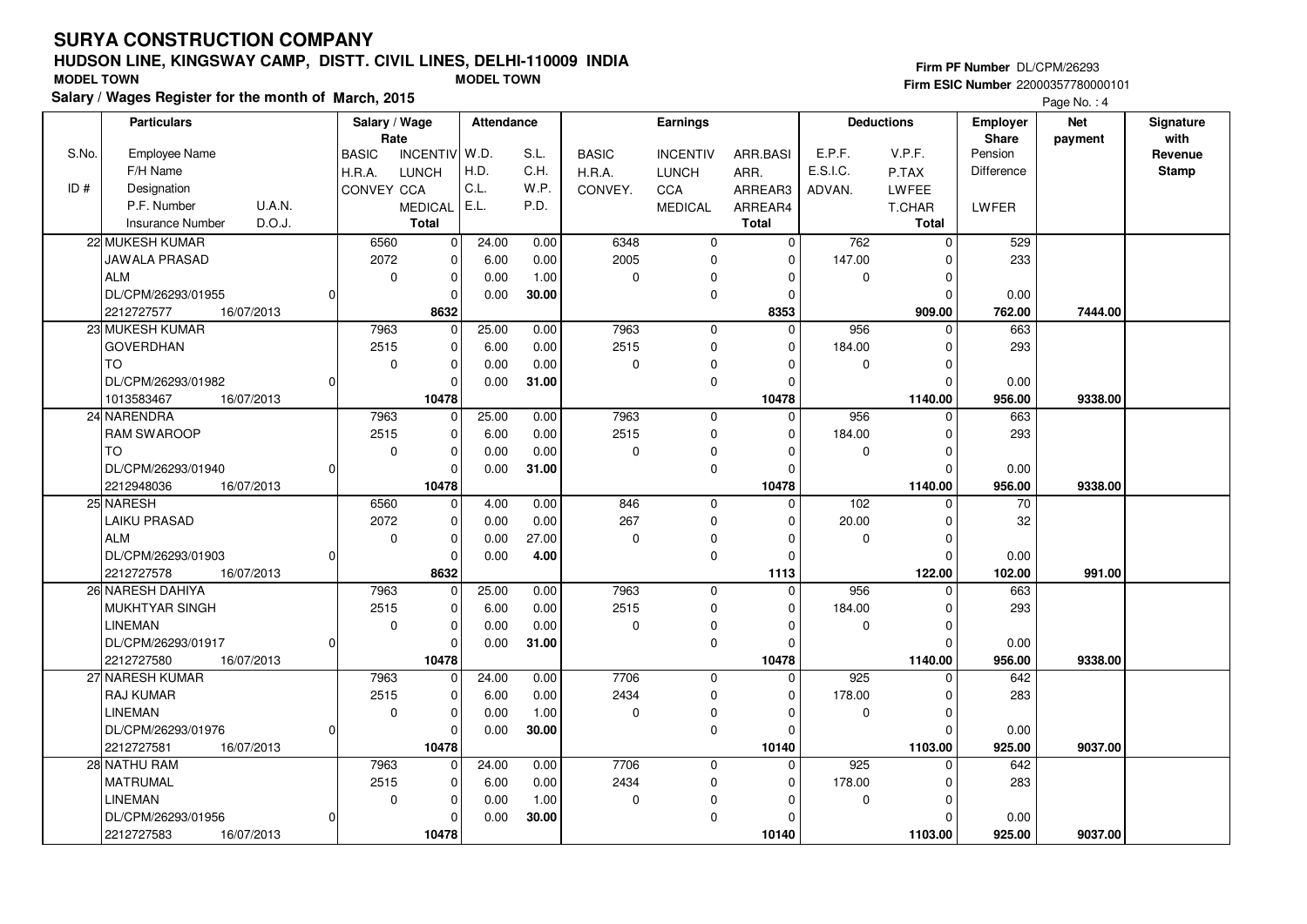# **HUDSON LINE, KINGSWAY CAMP, DISTT. CIVIL LINES, DELHI-110009 INDIASalary / Wages Register for the month of March, 2015 MODEL TOWN MODEL TOWN**

#### **Firm PF Number** DL/CPM/26293

|       | Salary / wages Register for the month of March, 2015 |               |                 |                   |       |              |                 |              |             |                   |                 | Page No.: 5 |              |
|-------|------------------------------------------------------|---------------|-----------------|-------------------|-------|--------------|-----------------|--------------|-------------|-------------------|-----------------|-------------|--------------|
|       | <b>Particulars</b>                                   | Salary / Wage |                 | <b>Attendance</b> |       |              | Earnings        |              |             | <b>Deductions</b> | <b>Employer</b> | <b>Net</b>  | Signature    |
|       |                                                      | Rate          |                 |                   |       |              |                 |              |             |                   | <b>Share</b>    | payment     | with         |
| S.No. | <b>Employee Name</b>                                 | <b>BASIC</b>  | <b>INCENTIV</b> | W.D.              | S.L.  | <b>BASIC</b> | <b>INCENTIV</b> | ARR.BASI     | E.P.F.      | V.P.F.            | Pension         |             | Revenue      |
|       | F/H Name                                             | H.R.A.        | <b>LUNCH</b>    | H.D.              | C.H.  | H.R.A.       | <b>LUNCH</b>    | ARR.         | E.S.I.C.    | P.TAX             | Difference      |             | <b>Stamp</b> |
| ID#   | Designation                                          | CONVEY CCA    |                 | C.L.              | W.P.  | CONVEY.      | CCA             | ARREAR3      | ADVAN.      | <b>LWFEE</b>      |                 |             |              |
|       | U.A.N.<br>P.F. Number                                |               | <b>MEDICAL</b>  | E.L.              | P.D.  |              | <b>MEDICAL</b>  | ARREAR4      |             | T.CHAR            | <b>LWFER</b>    |             |              |
|       | D.O.J.<br><b>Insurance Number</b>                    |               | <b>Total</b>    |                   |       |              |                 | <b>Total</b> |             | <b>Total</b>      |                 |             |              |
|       | 29 OM PRAKASH                                        | 7963          | $\overline{0}$  | 24.00             | 0.00  | 7706         | $\mathbf 0$     | $\Omega$     | 925         | $\pmb{0}$         | 642             |             |              |
|       | СННОТА                                               | 2515          | $\mathbf{0}$    | 6.00              | 0.00  | 2434         | $\mathbf 0$     | $\Omega$     | 178.00      | $\Omega$          | 283             |             |              |
|       | <b>LINEMAN</b>                                       | $\mathbf 0$   | $\mathbf 0$     | 0.00              | 1.00  | 0            | 0               | $\Omega$     | $\mathbf 0$ | $\mathbf 0$       |                 |             |              |
|       | DL/CPM/26293/01942                                   | 0l            | $\mathbf 0$     | 0.00              | 30.00 |              | $\mathbf 0$     | $\Omega$     |             | $\Omega$          | 0.00            |             |              |
|       | 1013583459<br>16/07/2013                             |               | 10478           |                   |       |              |                 | 10140        |             | 1103.00           | 925.00          | 9037.00     |              |
|       | 30 PARMOD KUMAR                                      | 6560          | $\Omega$        | 24.00             | 0.00  | 6348         | $\mathbf 0$     | $\Omega$     | 762         | $\Omega$          | 529             |             |              |
|       | <b>VISHRAM PAL</b>                                   | 2072          | $\mathbf 0$     | 6.00              | 0.00  | 2005         | 0               | $\Omega$     | 147.00      | $\mathbf 0$       | 233             |             |              |
|       | <b>ALM</b>                                           | $\mathbf 0$   | 0               | 0.00              | 1.00  | $\mathbf 0$  | 0               | 0            | $\mathbf 0$ | $\mathbf 0$       |                 |             |              |
|       | DL/CPM/26293/01981                                   | $\Omega$      | 0               | 0.00              | 30.00 |              | 0               | $\Omega$     |             | $\Omega$          | 0.00            |             |              |
|       | 2212778042<br>16/07/2013                             |               | 8632            |                   |       |              |                 | 8353         |             | 909.00            | 762.00          | 7444.00     |              |
|       | 31 PINTOO YADAV                                      | 6560          | $\overline{0}$  | 25.00             | 0.00  | 6560         | $\mathbf 0$     | $\Omega$     | 787         | $\mathbf 0$       | 546             |             |              |
|       | <b>GANESH YADAV</b>                                  | 2072          | 0               | 6.00              | 0.00  | 2072         | 0               | $\Omega$     | 152.00      | $\mathbf 0$       | 241             |             |              |
|       | <b>ALM</b>                                           | $\mathbf 0$   | $\mathbf 0$     | 0.00              | 0.00  | 0            | 0               | $\Omega$     | $\mathbf 0$ | $\mathbf 0$       |                 |             |              |
|       | DL/CPM/26293/01923                                   | $\Omega$      | 0               | 0.00              | 31.00 |              | 0               | $\Omega$     |             | $\Omega$          | 0.00            |             |              |
|       | 1013583489<br>16/07/2013                             |               | 8632            |                   |       |              |                 | 8632         |             | 939.00            | 787.00          | 7693.00     |              |
|       | 32 RAJ BAHADUR YADAV                                 | 7963          | $\Omega$        | 23.00             | 0.00  | 7449         | $\Omega$        | $\Omega$     | 894         | $\Omega$          | 621             |             |              |
|       | <b>SADHNU YADAV</b>                                  | 2515          | $\Omega$        | 6.00              | 0.00  | 2353         | $\Omega$        | $\Omega$     | 172.00      | $\Omega$          | 273             |             |              |
|       | <b>LINEMAN</b>                                       | $\mathbf 0$   | 0               | 0.00              | 2.00  | $\mathbf 0$  | $\Omega$        | $\Omega$     | $\mathbf 0$ | $\mathbf 0$       |                 |             |              |
|       | DL/CPM/26293/01983                                   | 0             | 0               | 0.00              | 29.00 |              | 0               | $\Omega$     |             | $\Omega$          | 0.00            |             |              |
|       | 2213844031<br>01/08/2013                             |               | 10478           |                   |       |              |                 | 9802         |             | 1066.00           | 894.00          | 8736.00     |              |
|       | 33 RAJ KARAN                                         | 6560          | 0               | 24.00             | 0.00  | 6348         | $\mathbf 0$     | $\Omega$     | 762         | $\Omega$          | 529             |             |              |
|       | <b>DHAN PAL</b>                                      | 2072          | $\overline{0}$  | 6.00              | 0.00  | 2005         | $\mathbf 0$     | $\Omega$     | 147.00      | $\mathbf 0$       | 233             |             |              |
|       | <b>ALM</b>                                           | $\mathbf 0$   | $\mathbf 0$     | 0.00              | 1.00  | 0            | $\mathbf 0$     | $\Omega$     | $\mathbf 0$ | $\Omega$          |                 |             |              |
|       | DL/CPM/26293/01958                                   | 0             | 0               | 0.00              | 30.00 |              | $\pmb{0}$       | $\Omega$     |             | $\Omega$          | 0.00            |             |              |
|       | 2212727603<br>16/07/2013                             |               | 8632            |                   |       |              |                 | 8353         |             | 909.00            | 762.00          | 7444.00     |              |
|       | 34 RAJ KUMAR                                         | 7963          | $\overline{0}$  | 25.00             | 0.00  | 7963         | $\mathbf 0$     | $\Omega$     | 956         | 0                 | 663             |             |              |
|       | <b>RADHAY SHYAM</b>                                  | 2515          | $\mathbf 0$     | 6.00              | 0.00  | 2515         | $\mathbf 0$     | $\Omega$     | 184.00      | $\mathbf 0$       | 293             |             |              |
|       | <b>TO</b>                                            | $\mathbf 0$   | $\mathbf 0$     | 0.00              | 0.00  | $\Omega$     | 0               | $\Omega$     | $\mathbf 0$ | $\Omega$          |                 |             |              |
|       | DL/CPM/26293/01980                                   | 0             | $\Omega$        | 0.00              | 31.00 |              | $\pmb{0}$       | $\Omega$     |             | $\Omega$          | 0.00            |             |              |
|       | 1013589342<br>16/07/2013                             |               | 10478           |                   |       |              |                 | 10478        |             | 1140.00           | 956.00          | 9338.00     |              |
|       | 35 RAJ KUMAR YADAV                                   | 7963          | 0               | 25.00             | 0.00  | 7963         | $\mathbf 0$     | $\Omega$     | 956         | O                 | 663             |             |              |
|       | RAMA SHANKAR YADAV                                   | 2515          | 0               | 6.00              | 0.00  | 2515         | $\mathbf 0$     | $\Omega$     | 184.00      | $\mathbf 0$       | 293             |             |              |
|       | <b>LINEMAN</b>                                       | $\mathbf 0$   | $\mathbf 0$     | 0.00              | 0.00  | $\Omega$     | $\Omega$        | $\Omega$     | $\mathbf 0$ | $\Omega$          |                 |             |              |
|       | DL/CPM/26293/01936                                   | 0l            | 0               | 0.00              | 31.00 |              | $\mathbf 0$     |              |             | $\Omega$          | 0.00            |             |              |
|       | 2212778053<br>16/07/2013                             |               | 10478           |                   |       |              |                 | 10478        |             | 1140.00           | 956.00          | 9338.00     |              |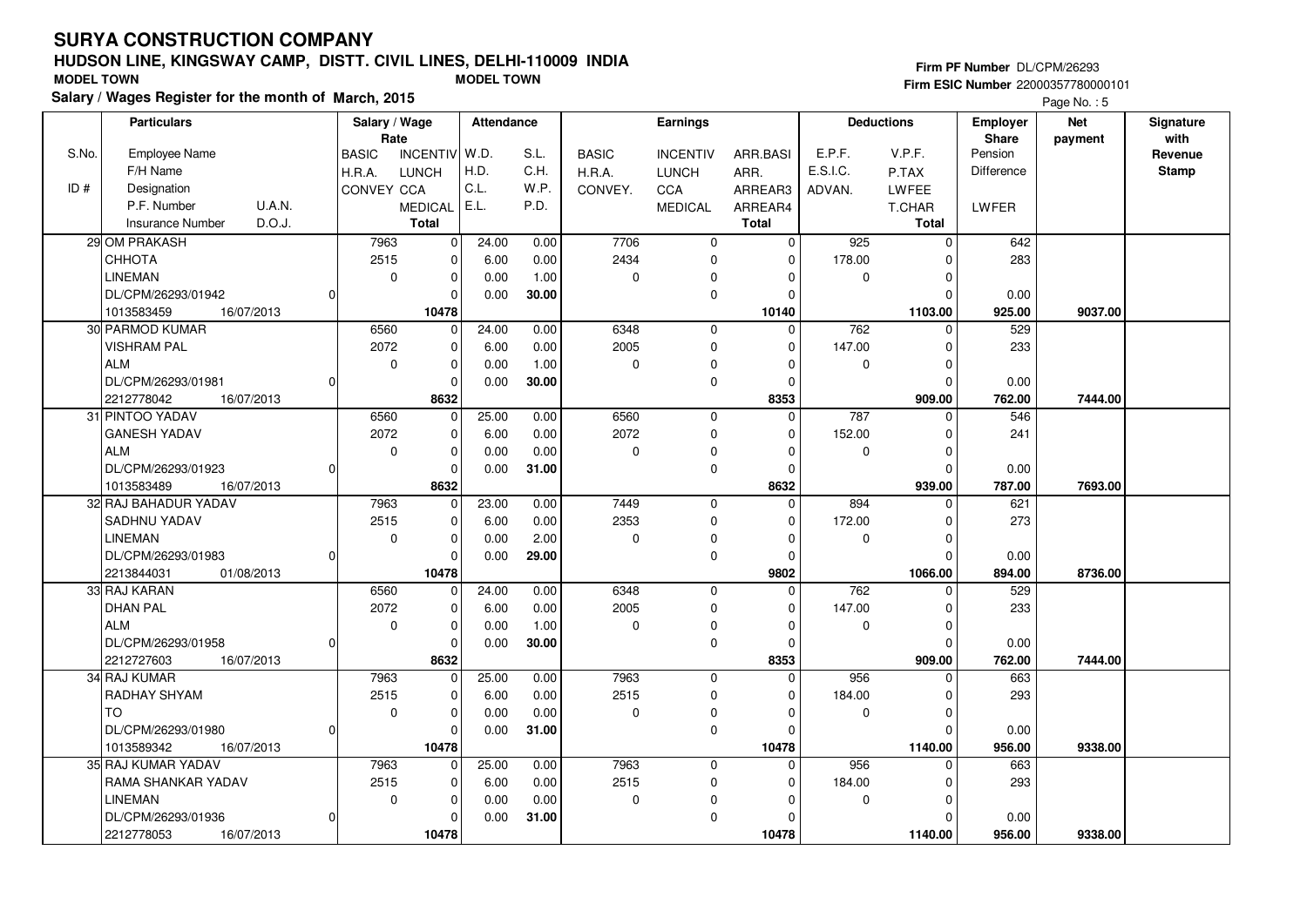# **HUDSON LINE, KINGSWAY CAMP, DISTT. CIVIL LINES, DELHI-110009 INDIASalary / Wages Register for the month of March, 2015 MODEL TOWN MODEL TOWN**

#### **Firm PF Number** DL/CPM/26293

|       | Salary / wages Register for the month of March, 2015 |                               |                   |              |                 |              |             |                   |                   | Page No.: 6 |              |
|-------|------------------------------------------------------|-------------------------------|-------------------|--------------|-----------------|--------------|-------------|-------------------|-------------------|-------------|--------------|
|       | <b>Particulars</b>                                   | Salary / Wage                 | <b>Attendance</b> |              | <b>Earnings</b> |              |             | <b>Deductions</b> | <b>Employer</b>   | <b>Net</b>  | Signature    |
|       |                                                      | Rate                          |                   |              |                 |              |             |                   | <b>Share</b>      | payment     | with         |
| S.No. | <b>Employee Name</b>                                 | INCENTIV W.D.<br><b>BASIC</b> | S.L.              | <b>BASIC</b> | <b>INCENTIV</b> | ARR.BASI     | E.P.F.      | V.P.F.            | Pension           |             | Revenue      |
|       | F/H Name                                             | <b>LUNCH</b><br>H.R.A.        | H.D.<br>C.H.      | H.R.A.       | <b>LUNCH</b>    | ARR.         | E.S.I.C.    | P.TAX             | <b>Difference</b> |             | <b>Stamp</b> |
| ID#   | Designation                                          | CONVEY CCA                    | C.L.<br>W.P.      | CONVEY.      | <b>CCA</b>      | ARREAR3      | ADVAN.      | <b>LWFEE</b>      |                   |             |              |
|       | <b>U.A.N.</b><br>P.F. Number                         | <b>MEDICAL</b>                | E.L.<br>P.D.      |              | <b>MEDICAL</b>  | ARREAR4      |             | T.CHAR            | LWFER             |             |              |
|       | D.O.J.<br><b>Insurance Number</b>                    | <b>Total</b>                  |                   |              |                 | <b>Total</b> |             | <b>Total</b>      |                   |             |              |
|       | 36 RAJ NARAYAN                                       | 7963<br>0                     | 23.00<br>0.00     | 7449         | $\mathbf 0$     | $\Omega$     | 894         | $\mathbf 0$       | 621               |             |              |
|       | KALLU                                                | 2515<br>$\Omega$              | 6.00<br>0.00      | 2353         | $\mathbf 0$     | $\Omega$     | 172.00      | $\Omega$          | 273               |             |              |
|       | <b>LINEMAN</b>                                       | 0<br>$\mathbf 0$              | 0.00<br>2.00      | 0            | $\Omega$        | $\Omega$     | $\mathbf 0$ | $\mathbf 0$       |                   |             |              |
|       | DL/CPM/26293/01904                                   | $\Omega$                      | 0.00<br>29.00     |              | $\mathbf 0$     | $\Omega$     |             | $\mathbf 0$       | 0.00              |             |              |
|       | 2212727605<br>16/07/2013                             | 10478                         |                   |              |                 | 9802         |             | 1066.00           | 894.00            | 8736.00     |              |
|       | 37 RAJ PAL                                           | 7963<br>$\Omega$              | 19.00<br>0.00     | 5908         | $\mathbf 0$     | $\Omega$     | 709         | $\Omega$          | 492               |             |              |
|       | <b>KEDARI PAL</b>                                    | 2515<br>$\mathbf 0$           | 4.00<br>0.00      | 1866         | $\mathbf 0$     | 0            | 137.00      | $\mathbf 0$       | 217               |             |              |
|       | <b>LINEMAN</b>                                       | 0<br>$\Omega$                 | 8.00<br>0.00      | 0            | $\Omega$        | $\Omega$     | 0           | $\Omega$          |                   |             |              |
|       | DL/CPM/26293/01966                                   | $\Omega$                      | 23.00<br>0.00     |              | $\mathbf 0$     | $\Omega$     |             | $\mathbf 0$       | 0.00              |             |              |
|       | 2212778056<br>16/07/2013                             | 10478                         |                   |              |                 | 7774         |             | 846.00            | 709.00            | 6928.00     |              |
|       | 38 RAJINDER PAL                                      | 6560<br>$\Omega$              | 24.00<br>0.00     | 6348         | $\mathbf 0$     | $\mathbf 0$  | 762         | 0                 | 529               |             |              |
|       | SHIV RAM PAL                                         | 2072<br>$\Omega$              | 0.00<br>6.00      | 2005         | $\mathbf 0$     | $\Omega$     | 147.00      | $\Omega$          | 233               |             |              |
|       | <b>ALM</b>                                           | 0<br>$\Omega$                 | 1.00<br>0.00      | 0            | $\mathbf 0$     | $\Omega$     | $\mathbf 0$ | $\mathbf 0$       |                   |             |              |
|       | DL/CPM/26293/01957                                   | $\mathbf 0$                   | 0.00<br>30.00     |              | 0               | $\Omega$     |             | $\Omega$          | 0.00              |             |              |
|       | 2212727598<br>16/07/2013                             | 8632                          |                   |              |                 | 8353         |             | 909.00            | 762.00            | 7444.00     |              |
|       | 39 RAJVEER SHARMA                                    | 7963<br>0                     | 23.00<br>0.00     | 7449         | $\mathbf 0$     | $\Omega$     | 894         | $\Omega$          | 621               |             |              |
|       | MAM CHAND SHARMA                                     | 2515<br>$\Omega$              | 0.00<br>6.00      | 2353         | $\mathbf 0$     | $\Omega$     | 172.00      | $\Omega$          | 273               |             |              |
|       | <b>LINEMAN</b>                                       | $\mathbf 0$<br>$\mathbf 0$    | 0.00<br>2.00      | 0            | 0               | $\Omega$     | 0           | $\mathbf 0$       |                   |             |              |
|       | DL/CPM/26293/01926<br>$\Omega$                       | $\Omega$                      | 29.00<br>0.00     |              | $\mathbf 0$     | $\Omega$     |             | $\Omega$          | 0.00              |             |              |
|       | 2212727606<br>16/07/2013                             | 10478                         |                   |              |                 | 9802         |             | 1066.00           | 894.00            | 8736.00     |              |
|       | 40 RAKESH SAROHA                                     | 7963<br>$\Omega$              | 25.00<br>0.00     | 7963         | $\mathbf 0$     | $\Omega$     | 956         | $\Omega$          | 663               |             |              |
|       | <b>RAJAN SINGH</b>                                   | 2515<br>$\mathbf 0$           | 6.00<br>0.00      | 2515         | $\mathbf 0$     | $\mathbf 0$  | 184.00      | $\mathbf 0$       | 293               |             |              |
|       | <b>LINEMAN</b>                                       | 0<br>$\mathbf 0$              | 0.00<br>0.00      | 0            | 0               | $\Omega$     | 0           | 0                 |                   |             |              |
|       | DL/CPM/26293/01915                                   | $\Omega$                      | 0.00<br>31.00     |              | $\mathbf 0$     | 0            |             | $\Omega$          | 0.00              |             |              |
|       | 2212727608<br>16/07/2013                             | 10478                         |                   |              |                 | 10478        |             | 1140.00           | 956.00            | 9338.00     |              |
|       | 41 RAM DASS                                          | 7963<br>0                     | 0.00<br>0.00      | 0            | 0               | $\Omega$     | $\mathbf 0$ | 0                 | 0                 |             |              |
|       | <b>SHRI RAM</b>                                      | 2515<br>$\mathbf 0$           | 0.00<br>0.00      | 0            | $\mathbf 0$     | ŋ            | 0.00        | $\mathbf 0$       | $\Omega$          |             |              |
|       | <b>LINEMAN</b>                                       | $\Omega$<br>$\mathbf 0$       | 31.00<br>0.00     | 0            | $\mathbf 0$     | 0            | 0           | $\mathbf 0$       |                   |             |              |
|       | DL/CPM/26293/01905                                   | $\Omega$                      | 0.00<br>0.00      |              | $\mathbf 0$     | $\Omega$     |             | $\Omega$          | 0.00              |             |              |
|       | 2212727610<br>16/07/2013                             | 10478                         |                   |              |                 | $\bf{0}$     |             | 0.00              | 0.00              | 0.00        |              |
|       | 42 RAM KHILAWAN                                      | 6560<br>0                     | 25.00<br>0.00     | 6560         | $\mathbf 0$     | $\Omega$     | 787         | $\Omega$          | 546               |             |              |
|       | <b>MUNNU</b>                                         | 2072<br>$\Omega$              | 0.00<br>6.00      | 2072         | $\mathbf 0$     | 0            | 152.00      | 0                 | 241               |             |              |
|       | <b>ALM</b>                                           | $\mathbf 0$<br>$\mathbf 0$    | 0.00<br>0.00      | 0            | $\Omega$        | $\Omega$     | 0           | 0                 |                   |             |              |
|       | DL/CPM/26293/01906<br>ŋ                              | $\Omega$                      | 0.00<br>31.00     |              | $\mathbf 0$     | $\Omega$     |             | $\Omega$          | 0.00              |             |              |
|       | 2212727613<br>16/07/2013                             | 8632                          |                   |              |                 | 8632         |             | 939.00            | 787.00            | 7693.00     |              |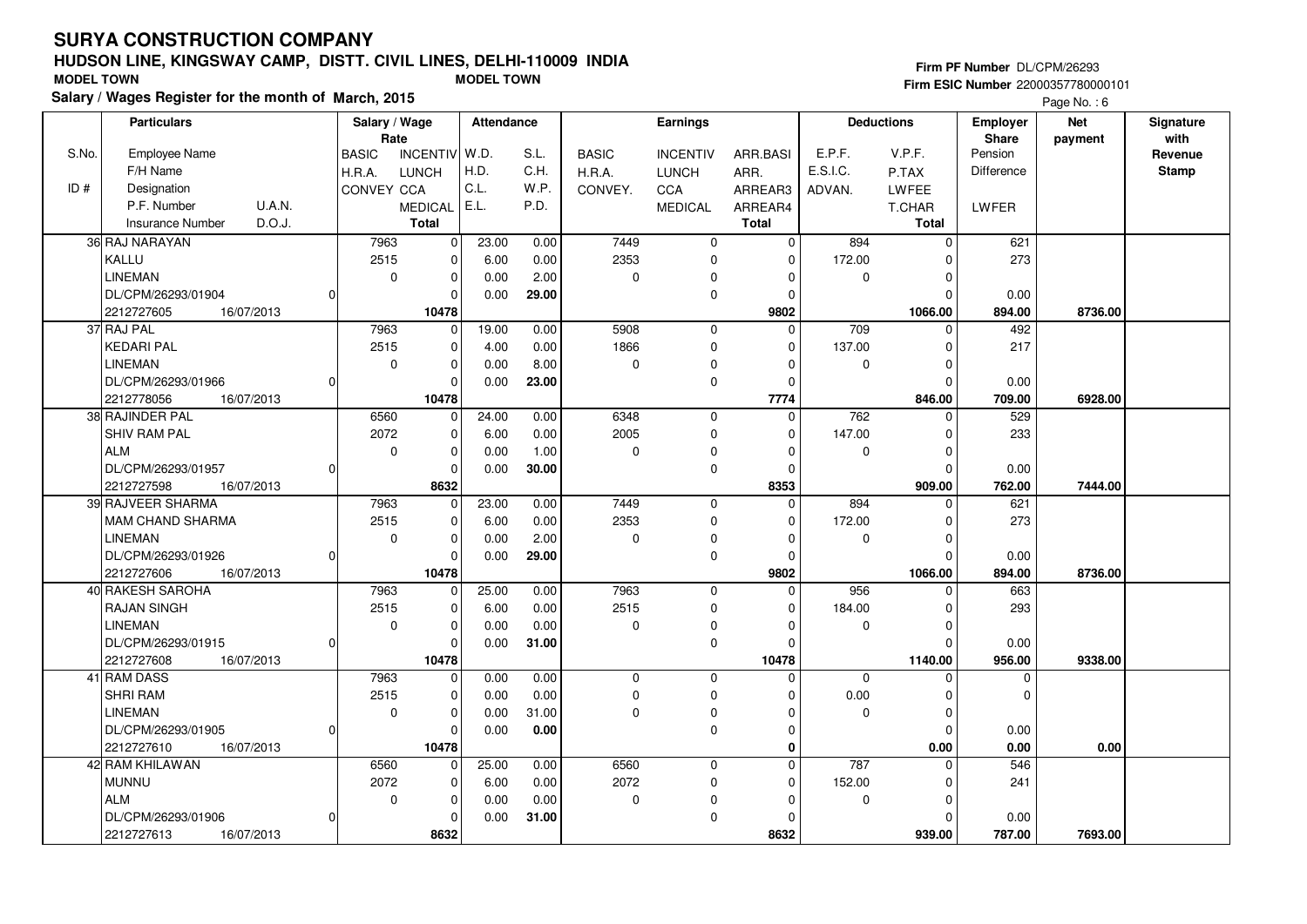# **HUDSON LINE, KINGSWAY CAMP, DISTT. CIVIL LINES, DELHI-110009 INDIASalary / Wages Register for the month of March, 2015 MODEL TOWN MODEL TOWN**

#### **Firm PF Number** DL/CPM/26293 **Firm ESIC Number** 22000357780000101

Page No.: 7

|       | <b>Particulars</b>                | Salary / Wage |                 | Attendance |       |              | Earnings        |              |             | <b>Deductions</b> | Employer          | <b>Net</b> | Signature |
|-------|-----------------------------------|---------------|-----------------|------------|-------|--------------|-----------------|--------------|-------------|-------------------|-------------------|------------|-----------|
|       | Employee Name                     | Rate          |                 |            | S.L.  |              |                 |              |             | V.P.F.            | Share<br>Pension  | payment    | with      |
| S.No. | F/H Name                          | <b>BASIC</b>  | <b>INCENTIV</b> | W.D.       |       | <b>BASIC</b> | <b>INCENTIV</b> | ARR.BASI     | E.P.F.      |                   |                   |            | Revenue   |
|       |                                   | H.R.A.        | <b>LUNCH</b>    | H.D.       | C.H.  | H.R.A.       | <b>LUNCH</b>    | ARR.         | E.S.I.C.    | P.TAX             | <b>Difference</b> |            | Stamp     |
| ID#   | Designation                       | CONVEY CCA    |                 | C.L.       | W.P.  | CONVEY.      | CCA             | ARREAR3      | ADVAN.      | LWFEE             |                   |            |           |
|       | U.A.N.<br>P.F. Number             |               | MEDICAL E.L.    |            | P.D.  |              | <b>MEDICAL</b>  | ARREAR4      |             | T.CHAR            | LWFER             |            |           |
|       | D.O.J.<br><b>Insurance Number</b> |               | <b>Total</b>    |            |       |              |                 | <b>Total</b> |             | <b>Total</b>      |                   |            |           |
|       | 43 RAM NARESH                     | 7963          | 0               | 22.00      | 0.00  | 7192         | $\mathbf 0$     | $\Omega$     | 863         | $\Omega$          | 599               |            |           |
|       | <b>BRIJ NATH</b>                  | 2515          | $\Omega$        | 6.00       | 0.00  | 2272         | $\mathbf 0$     | $\mathbf 0$  | 166.00      | O                 | 264               |            |           |
|       | <b>LINEMAN</b>                    | $\mathbf 0$   | $\pmb{0}$       | 0.00       | 3.00  | $\pmb{0}$    | 0               | 0            | 0           | $\Omega$          |                   |            |           |
|       | DL/CPM/26293/01946                |               | $\Omega$        | 0.00       | 28.00 |              | $\mathbf 0$     | $\Omega$     |             |                   | 0.00              |            |           |
|       | 2212804016<br>16/07/2013          |               | 10478           |            |       |              |                 | 9464         |             | 1029.00           | 863.00            | 8435.00    |           |
|       | 44 RAM SAGAR                      | 7963          | $\Omega$        | 24.00      | 0.00  | 7706         | $\mathbf{0}$    | $\Omega$     | 925         | $\Omega$          | 642               |            |           |
|       | SARDAR PAL                        | 2515          | $\pmb{0}$       | 6.00       | 0.00  | 2434         | 0               | 0            | 178.00      | O                 | 283               |            |           |
|       | <b>LINEMAN</b>                    | $\mathbf 0$   | $\mathbf 0$     | 0.00       | 1.00  | 0            | $\Omega$        | $\Omega$     | $\mathbf 0$ | $\Omega$          |                   |            |           |
|       | DL/CPM/26293/01979                |               | $\Omega$        | 0.00       | 30.00 |              | $\mathbf 0$     | $\Omega$     |             | $\Omega$          | 0.00              |            |           |
|       | 2212727615<br>16/07/2013          |               | 10478           |            |       |              |                 | 10140        |             | 1103.00           | 925.00            | 9037.00    |           |
|       | 45 RAM SAROOP                     | 7963          | $\Omega$        | 24.00      | 0.00  | 7706         | $\mathbf 0$     | $\Omega$     | 925         | n                 | 642               |            |           |
|       | <b>BALI PRASAD YADAV</b>          | 2515          | $\mathbf 0$     | 6.00       | 0.00  | 2434         | 0               | $\mathbf 0$  | 178.00      | $\Omega$          | 283               |            |           |
|       | <b>LINEMAN</b>                    | $\mathbf 0$   | $\mathbf 0$     | 0.00       | 1.00  | 0            | 0               | $\Omega$     | 0           | $\Omega$          |                   |            |           |
|       | DL/CPM/26293/01960                |               | $\Omega$        | 0.00       | 30.00 |              | $\mathbf 0$     | $\Omega$     |             | O                 | 0.00              |            |           |
|       | 2212727616<br>16/07/2013          |               | 10478           |            |       |              |                 | 10140        |             | 1103.00           | 925.00            | 9037.00    |           |
|       | 46 RAM SUMER BABBAN               | 6560          | 0               | 24.00      | 0.00  | 6348         | $\mathbf 0$     | 0            | 762         | $\Omega$          | 529               |            |           |
|       | RAJA RAM                          | 2072          | $\mathbf 0$     | 6.00       | 0.00  | 2005         | 0               | $\Omega$     | 147.00      | O                 | 233               |            |           |
|       | <b>ALM</b>                        | $\mathbf 0$   | $\mathbf 0$     | 0.00       | 1.00  | 0            | 0               | $\Omega$     | 0           | O                 |                   |            |           |
|       | DL/CPM/26293/01908                |               | $\Omega$        | 0.00       | 30.00 |              | $\mathbf 0$     | $\Omega$     |             | $\Omega$          | 0.00              |            |           |
|       | 2212727618<br>16/07/2013          |               | 8632            |            |       |              |                 | 8353         |             | 909.00            | 762.00            | 7444.00    |           |
|       | 47 RAM SURAT YADAV                | 7963          | $\mathbf 0$     | 13.00      | 0.00  | 4367         | $\mathbf 0$     | $\mathbf 0$  | 524         |                   | 364               |            |           |
|       | <b>DHAN YADAV</b>                 | 2515          | $\mathbf 0$     | 4.00       | 0.00  | 1379         | $\mathbf 0$     | $\Omega$     | 101.00      | $\Omega$          | 160               |            |           |
|       | <b>WELDING MAN</b>                | 0             | $\mathbf 0$     | 0.00       | 14.00 | 0            | $\mathbf 0$     | $\Omega$     | $\mathbf 0$ | $\Omega$          |                   |            |           |
|       | DL/CPM/26293/01973                |               | $\mathbf 0$     | 0.00       | 17.00 |              | $\mathbf 0$     | $\Omega$     |             | O                 | 0.00              |            |           |
|       | 2213229064<br>16/07/2013          |               | 10478           |            |       |              |                 | 5746         |             | 625.00            | 524.00            | 5121.00    |           |
|       | 48 RAMESH                         | 7963          | $\Omega$        | 22.00      | 0.00  | 7192         | $\mathbf 0$     | $\Omega$     | 863         | $\Omega$          | 599               |            |           |
|       | <b>CHATURI</b>                    | 2515          | $\mathbf 0$     | 6.00       | 0.00  | 2272         | $\mathbf 0$     | $\Omega$     | 166.00      | $\Omega$          | 264               |            |           |
|       | <b>LINEMAN</b>                    | $\mathbf 0$   | $\mathbf 0$     | 0.00       | 3.00  | 0            | 0               | $\Omega$     | 0           | n                 |                   |            |           |
|       | DL/CPM/26293/01959                | ŋ             | $\Omega$        | 0.00       | 28.00 |              | $\mathbf 0$     | $\Omega$     |             | n                 | 0.00              |            |           |
|       | 2212727611<br>16/07/2013          |               | 10478           |            |       |              |                 | 9464         |             | 1029.00           | 863.00            | 8435.00    |           |
|       | 49 RAMESH YADAV                   | 7963          | $\mathbf 0$     | 24.00      | 0.00  | 7706         | $\mathbf{0}$    | $\mathbf 0$  | 925         | $\Omega$          | 642               |            |           |
|       | ORI YADAV                         | 2515          | $\Omega$        | 6.00       | 0.00  | 2434         | 0               | $\Omega$     | 178.00      | ŋ                 | 283               |            |           |
|       | <b>LINEMAN</b>                    | $\mathbf 0$   | $\mathbf 0$     | 0.00       | 1.00  | 0            | 0               | $\Omega$     | 0           | $\Omega$          |                   |            |           |
|       | DL/CPM/26293/01927                |               | $\Omega$        | 0.00       | 30.00 |              | $\mathbf 0$     | $\Omega$     |             |                   | 0.00              |            |           |
|       |                                   |               | 10478           |            |       |              |                 |              |             |                   |                   |            |           |
|       | 2212727612<br>16/07/2013          |               |                 |            |       |              |                 | 10140        |             | 1103.00           | 925.00            | 9037.00    |           |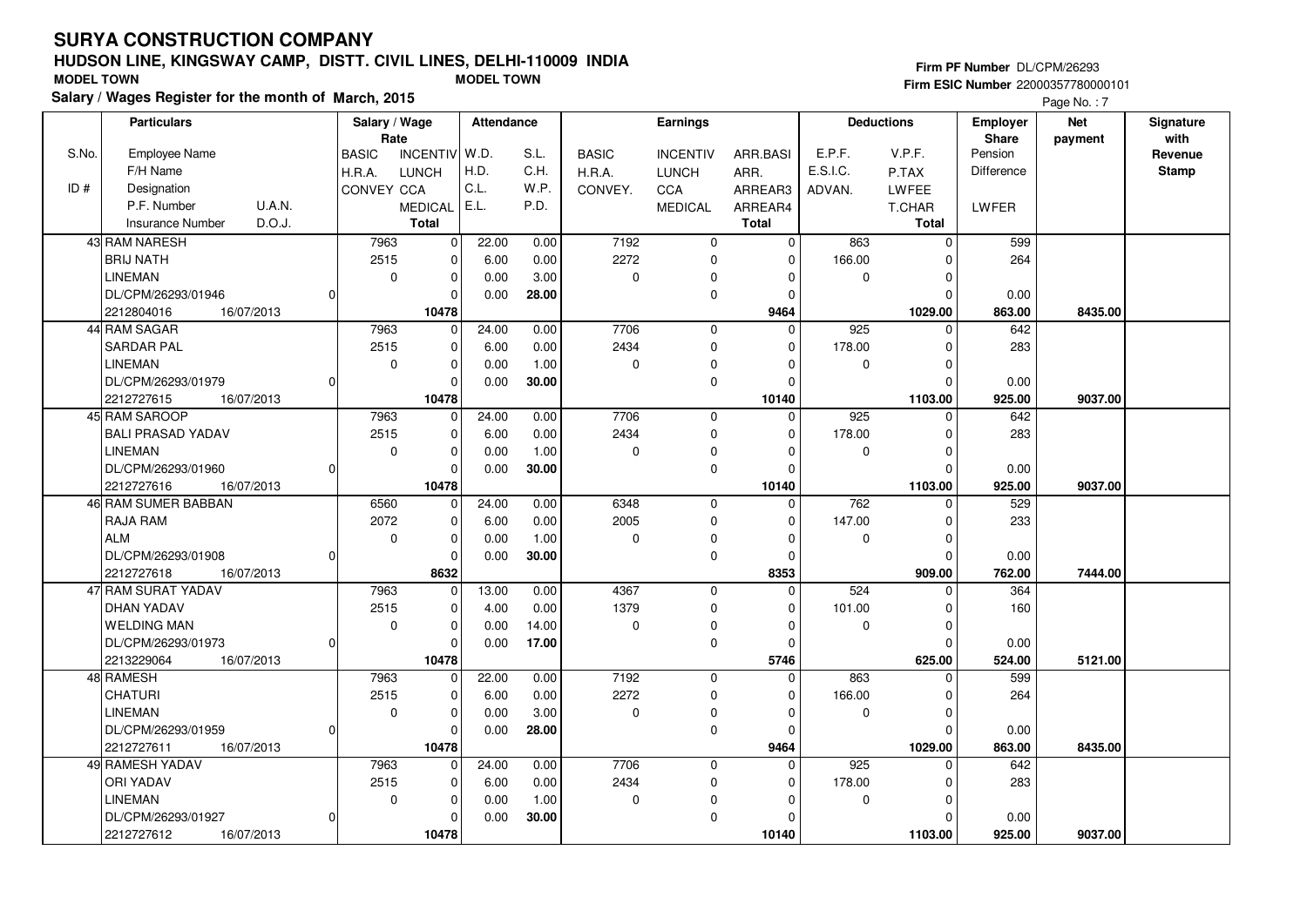# **HUDSON LINE, KINGSWAY CAMP, DISTT. CIVIL LINES, DELHI-110009 INDIASalary / Wages Register for the month of March, 2015 MODEL TOWN MODEL TOWN**

#### **Firm PF Number** DL/CPM/26293

 **Firm ESIC Number** 22000357780000101Page No.: 8

|       | <b>Particulars</b>                |          | Salary / Wage |                 | Attendance |       |              | <b>Earnings</b> |              |             | <b>Deductions</b> | <b>Employer</b>   | <b>Net</b> | Signature    |
|-------|-----------------------------------|----------|---------------|-----------------|------------|-------|--------------|-----------------|--------------|-------------|-------------------|-------------------|------------|--------------|
|       |                                   |          | Rate          |                 |            |       |              |                 |              |             |                   | <b>Share</b>      | payment    | with         |
| S.No. | Employee Name                     |          | <b>BASIC</b>  | <b>INCENTIV</b> | W.D.       | S.L.  | <b>BASIC</b> | <b>INCENTIV</b> | ARR.BASI     | E.P.F.      | V.P.F.            | Pension           |            | Revenue      |
|       | F/H Name                          |          | H.R.A.        | <b>LUNCH</b>    | H.D.       | C.H.  | H.R.A.       | <b>LUNCH</b>    | ARR.         | E.S.I.C.    | P.TAX             | <b>Difference</b> |            | <b>Stamp</b> |
| ID#   | Designation                       |          | CONVEY CCA    |                 | C.L.       | W.P.  | CONVEY.      | <b>CCA</b>      | ARREAR3      | ADVAN.      | <b>LWFEE</b>      |                   |            |              |
|       | U.A.N.<br>P.F. Number             |          |               | <b>MEDICAL</b>  | E.L.       | P.D.  |              | <b>MEDICAL</b>  | ARREAR4      |             | T.CHAR            | LWFER             |            |              |
|       | D.O.J.<br><b>Insurance Number</b> |          |               | <b>Total</b>    |            |       |              |                 | <b>Total</b> |             | <b>Total</b>      |                   |            |              |
|       | 50 RAMU CHAUHAN                   |          | 6560          | $\mathbf 0$     | 24.00      | 0.00  | 6348         | $\mathbf 0$     | $\Omega$     | 762         | $\mathbf 0$       | 529               |            |              |
|       | MAHKU CHAUHAN                     |          | 2072          | $\mathbf{0}$    | 6.00       | 0.00  | 2005         | $\mathbf 0$     | $\mathbf 0$  | 147.00      | $\Omega$          | 233               |            |              |
|       | <b>ALM</b>                        |          | $\mathbf 0$   | $\mathbf{0}$    | 0.00       | 1.00  | $\mathbf 0$  | 0               | $\Omega$     | $\mathbf 0$ | $\Omega$          |                   |            |              |
|       | DL/CPM/26293/01967                | $\Omega$ |               | 0               | 0.00       | 30.00 |              | $\mathbf 0$     | $\Omega$     |             | $\Omega$          | 0.00              |            |              |
|       | 2212778067<br>16/07/2013          |          |               | 8632            |            |       |              |                 | 8353         |             | 909.00            | 762.00            | 7444.00    |              |
|       | 51 RANJEET                        |          | 7963          | 0               | 19.00      | 0.00  | 5908         | $\Omega$        | $\Omega$     | 709         | $\Omega$          | 492               |            |              |
|       | <b>MAHADEV PASWAN</b>             |          | 2515          | $\mathbf 0$     | 4.00       | 0.00  | 1866         | $\mathbf 0$     | $\Omega$     | 137.00      | $\Omega$          | 217               |            |              |
|       | <b>LINEMAN</b>                    |          | $\mathbf 0$   | 0               | 0.00       | 8.00  | 0            | $\Omega$        | 0            | 0           | 0                 |                   |            |              |
|       | DL/CPM/26293/01945                | $\Omega$ |               | $\Omega$        | 0.00       | 23.00 |              | $\mathbf 0$     | $\Omega$     |             | $\Omega$          | 0.00              |            |              |
|       | 1013583468<br>16/07/2013          |          |               | 10478           |            |       |              |                 | 7774         |             | 846.00            | 709.00            | 6928.00    |              |
|       | 52 RANJEET KUMAR                  |          | 6560          | $\mathbf 0$     | 18.00      | 0.00  | 4655         | $\mathbf 0$     | $\Omega$     | 559         | $\Omega$          | 388               |            |              |
|       | <b>BASDEV</b>                     |          | 2072          | $\mathbf 0$     | 4.00       | 0.00  | 1470         | $\mathbf 0$     | $\Omega$     | 108.00      | $\Omega$          | 171               |            |              |
|       | ALM                               |          | $\mathbf 0$   | 0               | 0.00       | 9.00  | 0            | $\Omega$        | $\Omega$     | $\mathbf 0$ | $\Omega$          |                   |            |              |
|       | DL/CPM/26293/01909                | $\Omega$ |               | 0               | 0.00       | 22.00 |              | $\mathbf 0$     | $\mathbf 0$  |             | $\Omega$          | 0.00              |            |              |
|       | 2212727619<br>16/07/2013          |          |               | 8632            |            |       |              |                 | 6125         |             | 667.00            | 559.00            | 5458.00    |              |
|       | 53 RAVINDER PAL                   |          | 7963          | $\overline{0}$  | 25.00      | 0.00  | 7963         | $\mathbf 0$     | $\Omega$     | 956         | $\Omega$          | 663               |            |              |
|       | <b>SARDAR PAL</b>                 |          | 2515          | 0               | 6.00       | 0.00  | 2515         | $\mathbf 0$     | 0            | 184.00      | $\Omega$          | 293               |            |              |
|       | <b>LINEMAN</b>                    |          | $\mathbf 0$   | 0               | 0.00       | 0.00  | 0            | $\Omega$        | $\Omega$     | 0           | $\Omega$          |                   |            |              |
|       | DL/CPM/26293/01928                | $\Omega$ |               | 0               | 0.00       | 31.00 |              | $\mathbf 0$     | $\Omega$     |             | $\Omega$          | 0.00              |            |              |
|       | 2212727621<br>16/07/2013          |          |               | 10478           |            |       |              |                 | 10478        |             | 1140.00           | 956.00            | 9338.00    |              |
|       | 54 RISHI KUMAR                    |          | 7963          | 0               | 25.00      | 0.00  | 7963         | $\mathbf 0$     | $\Omega$     | 956         | $\Omega$          | 663               |            |              |
|       | <b>DEVDUTT SHARMA</b>             |          | 2515          | 0               | 6.00       | 0.00  | 2515         | 0               | $\Omega$     | 184.00      | $\Omega$          | 293               |            |              |
|       | <b>TO</b>                         |          | $\mathbf 0$   | 0               | 0.00       | 0.00  | $\Omega$     | 0               | $\Omega$     | $\mathbf 0$ | $\Omega$          |                   |            |              |
|       | DL/CPM/26293/01922                | $\Omega$ |               | 0               | 0.00       | 31.00 |              | $\mathbf 0$     | $\Omega$     |             | $\Omega$          | 0.00              |            |              |
|       | 1013583480<br>16/07/2013          |          |               | 10478           |            |       |              |                 | 10478        |             | 1140.00           | 956.00            | 9338.00    |              |
|       | 55 SACHIN RUHELA                  |          | 6560          | 0               | 25.00      | 0.00  | 6560         | $\mathbf 0$     | $\Omega$     | 787         | $\Omega$          | 546               |            |              |
|       | LAXMAN SINGH RUHELA               |          | 2072          | $\mathbf 0$     | 6.00       | 0.00  | 2072         | $\mathbf 0$     | $\Omega$     | 152.00      | $\Omega$          | 241               |            |              |
|       | <b>ALM</b>                        |          | $\mathbf 0$   | $\mathbf 0$     | 0.00       | 0.00  | $\mathbf 0$  | $\mathbf 0$     | $\Omega$     | $\mathbf 0$ | $\Omega$          |                   |            |              |
|       | DL/CPM/26293/01919                | $\Omega$ |               | $\mathbf 0$     | 0.00       | 31.00 |              | $\mathbf 0$     | $\Omega$     |             | $\Omega$          | 0.00              |            |              |
|       | 2212778081<br>16/07/2013          |          |               | 8632            |            |       |              |                 | 8632         |             | 939.00            | 787.00            | 7693.00    |              |
|       | 56 SANDEEP KUMAR                  |          | 6560          | $\mathbf{0}$    | 24.00      | 0.00  | 6348         | $\mathbf 0$     | $\Omega$     | 762         | $\Omega$          | 529               |            |              |
|       | ROHTASH SINGH                     |          | 2072          | 0               | 6.00       | 0.00  | 2005         | $\mathbf 0$     | $\Omega$     | 147.00      | $\Omega$          | 233               |            |              |
|       | <b>ALM</b>                        |          | $\mathbf 0$   | 0               | 0.00       | 1.00  | 0            | O               | $\Omega$     | $\Omega$    | $\Omega$          |                   |            |              |
|       | DL/CPM/26293/01944                | $\Omega$ |               | 0               | 0.00       | 30.00 |              | $\Omega$        | $\Omega$     |             | $\Omega$          | 0.00              |            |              |
|       | 1013583465<br>16/07/2013          |          |               | 8632            |            |       |              |                 | 8353         |             | 909.00            | 762.00            | 7444.00    |              |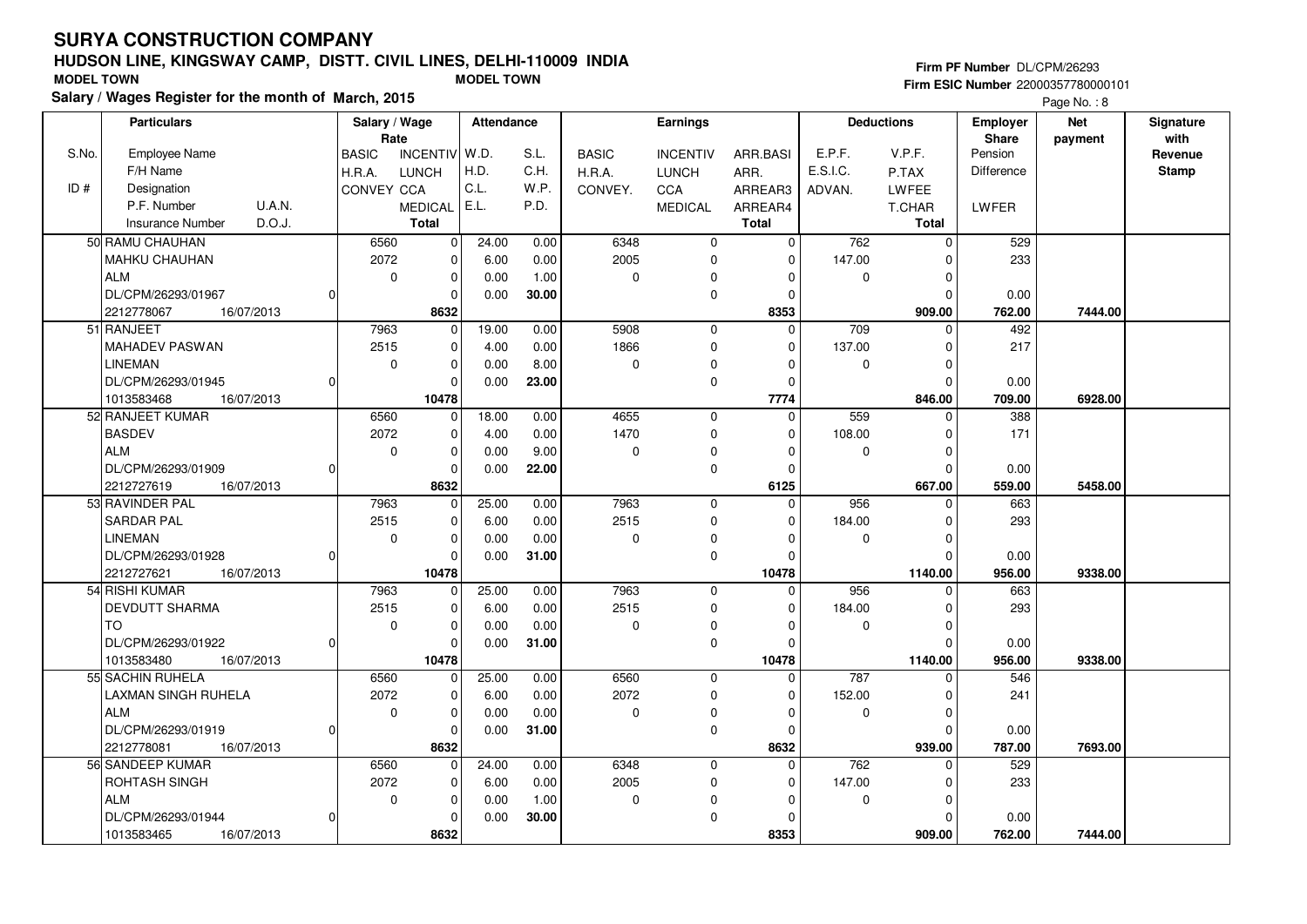# **HUDSON LINE, KINGSWAY CAMP, DISTT. CIVIL LINES, DELHI-110009 INDIASalary / Wages Register for the month of March, 2015 MODEL TOWN MODEL TOWN**

### **Firm PF Number** DL/CPM/26293

|       | Salary / wages Register for the month of March, 2015 |                                 |               |              |                 |              |             |                   |                   | Page No.: 9 |              |
|-------|------------------------------------------------------|---------------------------------|---------------|--------------|-----------------|--------------|-------------|-------------------|-------------------|-------------|--------------|
|       | <b>Particulars</b>                                   | Salary / Wage                   | Attendance    |              | Earnings        |              |             | <b>Deductions</b> | <b>Employer</b>   | <b>Net</b>  | Signature    |
|       |                                                      | Rate                            |               |              |                 |              |             |                   | <b>Share</b>      | payment     | with         |
| S.No. | Employee Name                                        | <b>BASIC</b><br><b>INCENTIV</b> | W.D.<br>S.L.  | <b>BASIC</b> | <b>INCENTIV</b> | ARR.BASI     | E.P.F.      | V.P.F.            | Pension           |             | Revenue      |
|       | F/H Name                                             | H.R.A.<br><b>LUNCH</b>          | H.D.<br>C.H.  | H.R.A.       | <b>LUNCH</b>    | ARR.         | E.S.I.C.    | P.TAX             | <b>Difference</b> |             | <b>Stamp</b> |
| ID#   | Designation                                          | <b>CONVEY CCA</b>               | C.L.<br>W.P.  | CONVEY.      | <b>CCA</b>      | ARREAR3      | ADVAN.      | <b>LWFEE</b>      |                   |             |              |
|       | P.F. Number<br><b>U.A.N.</b>                         | <b>MEDICAL</b>                  | E.L.<br>P.D.  |              | <b>MEDICAL</b>  | ARREAR4      |             | T.CHAR            | LWFER             |             |              |
|       | D.O.J.<br><b>Insurance Number</b>                    | <b>Total</b>                    |               |              |                 | <b>Total</b> |             | <b>Total</b>      |                   |             |              |
|       | 57 SANJEET YADAV                                     | 6560<br>0                       | 0.00<br>0.00  | $\mathbf 0$  | $\mathbf 0$     | $\Omega$     | $\Omega$    | $\mathbf 0$       | 0                 |             |              |
|       | <b>HARIHAR YADAV</b>                                 | 2072<br>$\Omega$                | 0.00<br>0.00  | $\Omega$     | $\Omega$        | O            | 0.00        | $\Omega$          | $\Omega$          |             |              |
|       | <b>ALM</b>                                           | $\mathbf 0$<br>$\mathbf 0$      | 31.00<br>0.00 | 0            | $\Omega$        | O            | $\Omega$    | $\mathbf 0$       |                   |             |              |
|       | DL/CPM/26293/01918                                   | $\mathbf 0$<br>$\Omega$         | 0.00<br>0.00  |              | $\mathbf 0$     | $\Omega$     |             | $\mathbf 0$       | 0.00              |             |              |
|       | 1112820322<br>16/07/2013                             | 8632                            |               |              |                 | $\bf{0}$     |             | 0.00              | 0.00              | 0.00        |              |
|       | 58 SARVAN PAL                                        | 6560<br>$\mathbf 0$             | 24.00<br>0.00 | 6348         | $\mathbf 0$     | $\Omega$     | 762         | $\Omega$          | 529               |             |              |
|       | <b>RAM SAGAR</b>                                     | 2072<br>$\mathbf 0$             | 0.00<br>6.00  | 2005         | $\mathbf 0$     | $\Omega$     | 147.00      | $\mathbf 0$       | 233               |             |              |
|       | <b>ALM</b>                                           | $\mathbf 0$<br>0                | 1.00<br>0.00  | $\mathbf 0$  | $\mathbf 0$     | $\Omega$     | 0           | $\mathbf 0$       |                   |             |              |
|       | DL/CPM/26293/01947                                   | $\Omega$<br>U                   | 30.00<br>0.00 |              | $\mathbf 0$     | $\Omega$     |             | $\mathbf 0$       | 0.00              |             |              |
|       | 16/07/2013<br>1013585115                             | 8632                            |               |              |                 | 8353         |             | 909.00            | 762.00            | 7444.00     |              |
|       | 59 SATENDER KUMAR                                    | 7963<br>0                       | 25.00<br>0.00 | 7963         | $\mathbf 0$     | $\Omega$     | 956         | 0                 | 663               |             |              |
|       | NATHU RAM                                            | 2515<br>$\mathbf 0$             | 6.00<br>0.00  | 2515         | $\mathbf 0$     | $\Omega$     | 184.00      | $\mathbf 0$       | 293               |             |              |
|       | <b>LINEMAN</b>                                       | 0<br>0                          | 0.00<br>0.00  | $\Omega$     | $\mathbf 0$     | $\Omega$     | 0           | $\mathbf 0$       |                   |             |              |
|       | DL/CPM/26293/01898                                   | 0                               | 0.00<br>31.00 |              | 0               | O            |             | $\Omega$          | 0.00              |             |              |
|       | 1013583479<br>16/07/2013                             | 10478                           |               |              |                 | 10478        |             | 1140.00           | 956.00            | 9338.00     |              |
|       | 60 SATPAL RANGEELA                                   | 7963<br>0                       | 24.00<br>0.00 | 7706         | $\mathbf 0$     | $\Omega$     | 925         | $\Omega$          | 642               |             |              |
|       | OMI                                                  | 2515<br>$\Omega$                | 6.00<br>0.00  | 2434         | $\Omega$        | $\Omega$     | 178.00      | $\Omega$          | 283               |             |              |
|       | <b>LINEMAN</b>                                       | $\mathbf 0$<br>0                | 0.00<br>1.00  | $\pmb{0}$    | 0               | 0            | $\mathbf 0$ | $\mathbf 0$       |                   |             |              |
|       | DL/CPM/26293/01934                                   | $\mathbf 0$<br>$\Omega$         | 30.00<br>0.00 |              | $\mathbf 0$     | $\Omega$     |             | $\Omega$          | 0.00              |             |              |
|       | 2212778090<br>16/07/2013                             | 10478                           |               |              |                 | 10140        |             | 1103.00           | 925.00            | 9037.00     |              |
|       | 61 SATYA NARAYAN                                     | 6560<br>$\Omega$                | 17.00<br>0.00 | 4444         | $\mathbf 0$     | $\Omega$     | 533         | $\Omega$          | 370               |             |              |
|       | <b>DEVTADIN</b>                                      | 2072<br>0                       | 4.00<br>0.00  | 1404         | $\mathbf 0$     | $\Omega$     | 103.00      | $\mathbf 0$       | 163               |             |              |
|       | <b>ALM</b>                                           | $\mathbf 0$<br>0                | 10.00<br>0.00 | 0            | 0               | 0            | 0           | 0                 |                   |             |              |
|       | DL/CPM/26293/01910                                   | $\mathbf{0}$<br><sup>0</sup>    | 0.00<br>21.00 |              | $\mathbf 0$     | $\Omega$     |             | $\Omega$          | 0.00              |             |              |
|       | 16/07/2013<br>2212727623                             | 8632                            |               |              |                 | 5848         |             | 636.00            | 533.00            | 5212.00     |              |
|       | 62 SHIV KUMAR                                        | 7963<br>0                       | 23.00<br>0.00 | 7449         | $\mathbf 0$     | $\Omega$     | 894         | 0                 | 621               |             |              |
|       | <b>LAXMAN PRASAD</b>                                 | 2515<br>0                       | 6.00<br>0.00  | 2353         | $\mathbf 0$     | O            | 172.00      | $\mathbf 0$       | 273               |             |              |
|       | <b>LINEMAN</b>                                       | $\mathbf 0$<br>$\mathbf 0$      | 2.00<br>0.00  | $\Omega$     | 0               | 0            | 0           | $\mathbf 0$       |                   |             |              |
|       | DL/CPM/26293/01961                                   | $\mathbf 0$                     | 29.00<br>0.00 |              | $\mathbf 0$     | $\Omega$     |             | $\Omega$          | 0.00              |             |              |
|       | 2212727626<br>16/07/2013                             | 10478                           |               |              |                 | 9802         |             | 1066.00           | 894.00            | 8736.00     |              |
|       | 63 SHIV NARAYAN                                      | 7963<br>0                       | 20.00<br>0.00 | 6422         | $\mathbf 0$     | $\Omega$     | $771$       | $\Omega$          | 535               |             |              |
|       | KALLU                                                | 2515<br>$\mathbf 0$             | 5.00<br>0.00  | 2028         | $\mathbf 0$     | $\Omega$     | 148.00      | 0                 | 236               |             |              |
|       | <b>LINEMAN</b>                                       | $\mathbf 0$<br>$\mathbf 0$      | 0.00<br>6.00  | 0            | 0               | 0            | 0           | 0                 |                   |             |              |
|       | DL/CPM/26293/01911                                   | $\Omega$                        | 0.00<br>25.00 |              | $\mathbf 0$     |              |             | $\Omega$          | 0.00              |             |              |
|       | 2212727628<br>16/07/2013                             | 10478                           |               |              |                 | 8450         |             | 919.00            | 771.00            | 7531.00     |              |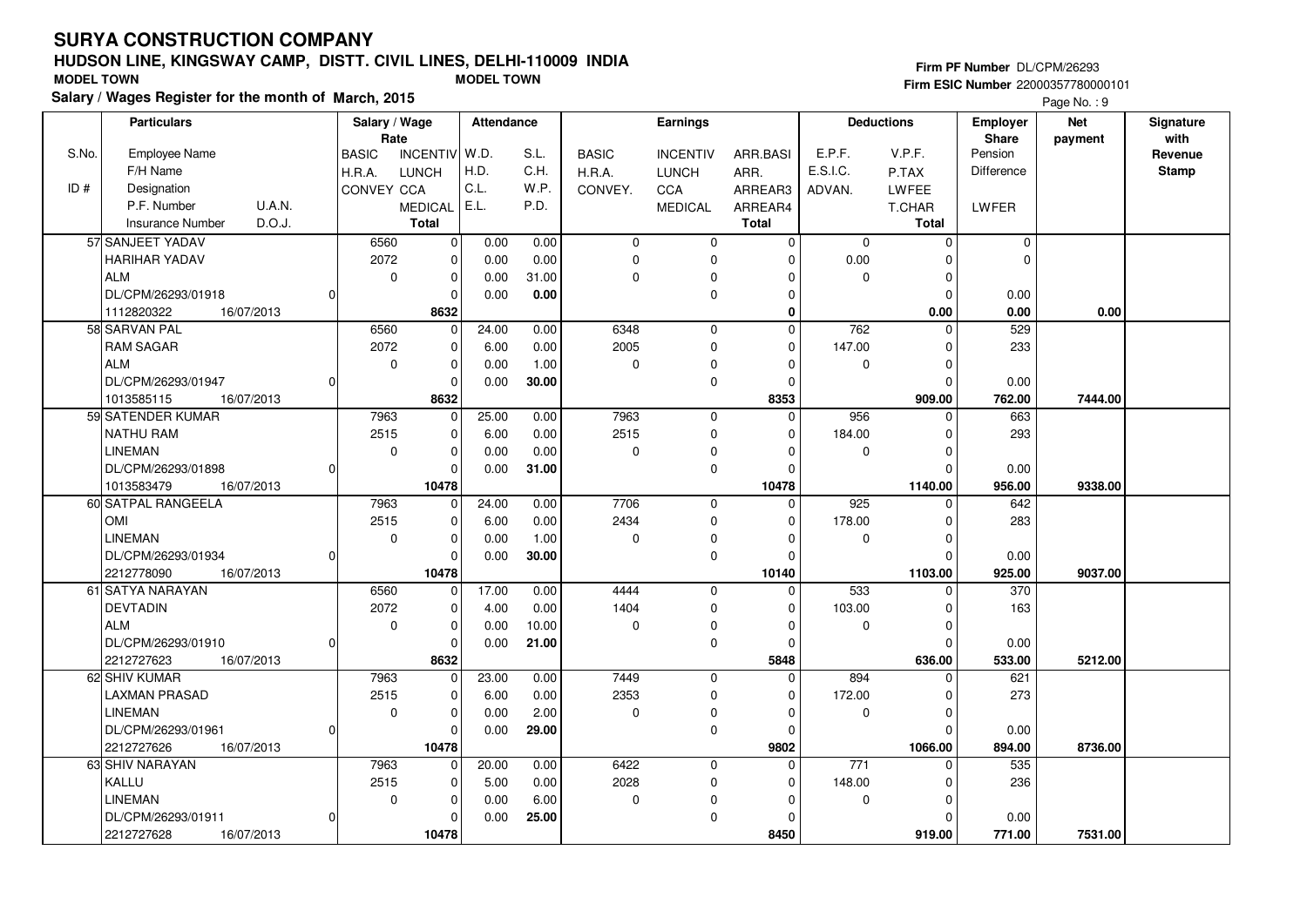# **HUDSON LINE, KINGSWAY CAMP, DISTT. CIVIL LINES, DELHI-110009 INDIASalary / Wages Register for the month of March, 2015 MODEL TOWN MODEL TOWN**

#### **Firm PF Number** DL/CPM/26293

|       | Salary / wages Register for the month of March, 2015 |                                 |                         |                        |                 |              |             |                   |                   | Page No.: 10 |              |
|-------|------------------------------------------------------|---------------------------------|-------------------------|------------------------|-----------------|--------------|-------------|-------------------|-------------------|--------------|--------------|
|       | <b>Particulars</b>                                   | Salary / Wage                   | <b>Attendance</b>       |                        | Earnings        |              |             | <b>Deductions</b> | <b>Employer</b>   | <b>Net</b>   | Signature    |
|       |                                                      | Rate                            |                         |                        |                 |              |             |                   | <b>Share</b>      | payment      | with         |
| S.No. | <b>Employee Name</b>                                 | <b>BASIC</b><br><b>INCENTIV</b> | W.D.<br>S.L.            | <b>BASIC</b>           | <b>INCENTIV</b> | ARR.BASI     | E.P.F.      | V.P.F.            | Pension           |              | Revenue      |
|       | F/H Name                                             | H.R.A.<br><b>LUNCH</b>          | H.D.<br>C.H.            | H.R.A.                 | <b>LUNCH</b>    | ARR.         | E.S.I.C.    | P.TAX             | <b>Difference</b> |              | <b>Stamp</b> |
| ID#   | Designation                                          | CONVEY CCA                      | C.L.<br>W.P.            | CONVEY.                | <b>CCA</b>      | ARREAR3      | ADVAN.      | <b>LWFEE</b>      |                   |              |              |
|       | P.F. Number<br>U.A.N.                                | <b>MEDICAL</b>                  | E.L.<br>P.D.            |                        | <b>MEDICAL</b>  | ARREAR4      |             | T.CHAR            | LWFER             |              |              |
|       | D.O.J.<br><b>Insurance Number</b>                    | <b>Total</b>                    |                         |                        |                 | <b>Total</b> |             | <b>Total</b>      |                   |              |              |
|       | 64 SHREE CHAND                                       | 6560                            | 22.00<br>$\overline{0}$ | 5925<br>0.00           | $\mathbf{0}$    | $\Omega$     | 711         | $\mathbf 0$       | 494               |              |              |
|       | <b>HARGYAN SINGH</b>                                 | 2072                            | $\overline{0}$<br>6.00  | 1871<br>0.00           | $\mathbf 0$     | $\Omega$     | 137.00      | $\Omega$          | 217               |              |              |
|       | <b>ALM</b>                                           | $\mathbf 0$                     | $\overline{0}$<br>0.00  | 3.00<br>$\mathbf 0$    | $\mathbf 0$     | $\Omega$     | $\mathbf 0$ | $\mathbf 0$       |                   |              |              |
|       | DL/CPM/26293/01962                                   | 0l                              | 0.00<br>$\mathbf 0$     | 28.00                  | $\pmb{0}$       | $\Omega$     |             | $\mathbf 0$       | 0.00              |              |              |
|       | 2212727630<br>16/07/2013                             | 8632                            |                         |                        |                 | 7796         |             | 848.00            | 711.00            | 6948.00      |              |
|       | 65 SHRI BHAGWAN                                      | 6560                            | 24.00<br>$\Omega$       | 6348<br>0.00           | $\mathbf 0$     | $\Omega$     | 762         | $\Omega$          | 529               |              |              |
|       | LT SATYA NARAIN                                      | 2072                            | $\overline{0}$<br>6.00  | 2005<br>0.00           | $\mathbf 0$     | $\Omega$     | 147.00      | 0                 | 233               |              |              |
|       | <b>ALM</b>                                           | $\mathbf 0$                     | 0<br>0.00               | 1.00<br>0              | 0               | $\Omega$     | 0           | $\mathbf 0$       |                   |              |              |
|       | DL/CPM/26293/01977                                   | 0                               | 0<br>0.00               | 30.00                  | $\pmb{0}$       | $\Omega$     |             | $\Omega$          | 0.00              |              |              |
|       | 16/07/2013<br>2212921960                             | 8632                            |                         |                        |                 | 8353         |             | 909.00            | 762.00            | 7444.00      |              |
|       | 66 SHRIDHAR YADAV                                    | 7963                            | 19.00<br>0              | 0.00<br>6165           | 0               | $\Omega$     | 740         | $\mathbf 0$       | 514               |              |              |
|       | <b>GANESH YADAV</b>                                  | 2515                            | $\mathbf 0$<br>5.00     | 1947<br>0.00           | $\mathbf 0$     | $\Omega$     | 142.00      | $\Omega$          | 226               |              |              |
|       | <b>LINEMAN</b>                                       | $\mathbf 0$                     | $\mathbf 0$<br>0.00     | 7.00<br>$\overline{0}$ | 0               | $\Omega$     | $\mathbf 0$ | $\Omega$          |                   |              |              |
|       | DL/CPM/26293/01929                                   | $\Omega$                        | 0.00<br>0               | 24.00                  | 0               | $\Omega$     |             | $\Omega$          | 0.00              |              |              |
|       | 2212727631<br>16/07/2013                             | 10478                           |                         |                        |                 | 8112         |             | 882.00            | 740.00            | 7230.00      |              |
|       | 67 SHYAM LAL                                         | 7963                            | 25.00<br>$\overline{0}$ | 7963<br>0.00           | $\mathbf 0$     | $\Omega$     | 956         | $\Omega$          | 663               |              |              |
|       | <b>CHANDER BHAN</b>                                  | 2515                            | 6.00<br>0               | 2515<br>0.00           | $\mathbf 0$     | $\Omega$     | 184.00      | $\Omega$          | 293               |              |              |
|       | <b>LINEMAN</b>                                       | $\mathbf 0$                     | $\mathbf 0$<br>0.00     | 0.00<br>$\mathbf 0$    | $\mathbf 0$     | $\Omega$     | $\mathbf 0$ | $\mathbf 0$       |                   |              |              |
|       | DL/CPM/26293/01938                                   | 0                               | $\mathbf 0$<br>0.00     | 31.00                  | $\pmb{0}$       | $\Omega$     |             | $\Omega$          | 0.00              |              |              |
|       | 2212731715<br>16/07/2013                             | 10478                           |                         |                        |                 | 10478        |             | 1140.00           | 956.00            | 9338.00      |              |
|       | 68 SOM PAL                                           | 6560                            | 24.00<br>0              | 6348<br>0.00           | $\mathbf 0$     | $\Omega$     | 762         | $\Omega$          | 529               |              |              |
|       | <b>TOTA RAM</b>                                      | 2072                            | 0<br>6.00               | 2005<br>0.00           | 0               | 0            | 147.00      | $\mathbf 0$       | 233               |              |              |
|       | <b>ALM</b>                                           | $\mathbf 0$                     | 0<br>0.00               | 1.00<br>0              | 0               | 0            | 0           | $\mathbf 0$       |                   |              |              |
|       | DL/CPM/26293/01978                                   | 0                               | 0<br>0.00               | 30.00                  | 0               | $\Omega$     |             | $\Omega$          | 0.00              |              |              |
|       | 2212727633<br>16/07/2013                             | 8632                            |                         |                        |                 | 8353         |             | 909.00            | 762.00            | 7444.00      |              |
|       | 69 SONE LAL                                          | 6560                            | 20.00<br>0              | 5502<br>0.00           | $\mathbf 0$     | $\Omega$     | 660         | 0                 | 458               |              |              |
|       | JAGDISH PRASAD                                       | 2072                            | 0<br>6.00               | 1738<br>0.00           | 0               | $\Omega$     | 127.00      | $\mathbf 0$       | 202               |              |              |
|       | <b>ALM</b>                                           | $\mathbf 0$                     | $\mathbf 0$<br>0.00     | 5.00<br>$\Omega$       | 0               | $\Omega$     | $\mathbf 0$ | $\Omega$          |                   |              |              |
|       | DL/CPM/26293/01970                                   | 0l                              | $\mathbf 0$<br>0.00     | 26.00                  | $\mathbf 0$     | $\Omega$     |             | $\Omega$          | 0.00              |              |              |
|       | 2212815710<br>16/07/2013                             | 8632                            |                         |                        |                 | 7240         |             | 787.00            | 660.00            | 6453.00      |              |
|       | 70 SONU                                              | 6560                            | 25.00<br>0              | 6560<br>0.00           | $\mathbf 0$     | $\Omega$     | 787         | $\Omega$          | 546               |              |              |
|       | RADHEY SHYAM                                         | 2072                            | 0<br>6.00               | 2072<br>0.00           | $\pmb{0}$       | $\Omega$     | 152.00      | 0                 | 241               |              |              |
|       | <b>ALM</b>                                           | $\mathbf 0$                     | 0<br>0.00               | 0.00<br>0              | $\mathbf 0$     | $\Omega$     | $\mathbf 0$ | 0                 |                   |              |              |
|       | DL/CPM/26293/01913                                   | 0l                              | 0<br>0.00               | 31.00                  | $\mathbf 0$     | $\Omega$     |             | $\Omega$          | 0.00              |              |              |
|       | 2213840049<br>16/07/2013                             | 8632                            |                         |                        |                 | 8632         |             | 939.00            | 787.00            | 7693.00      |              |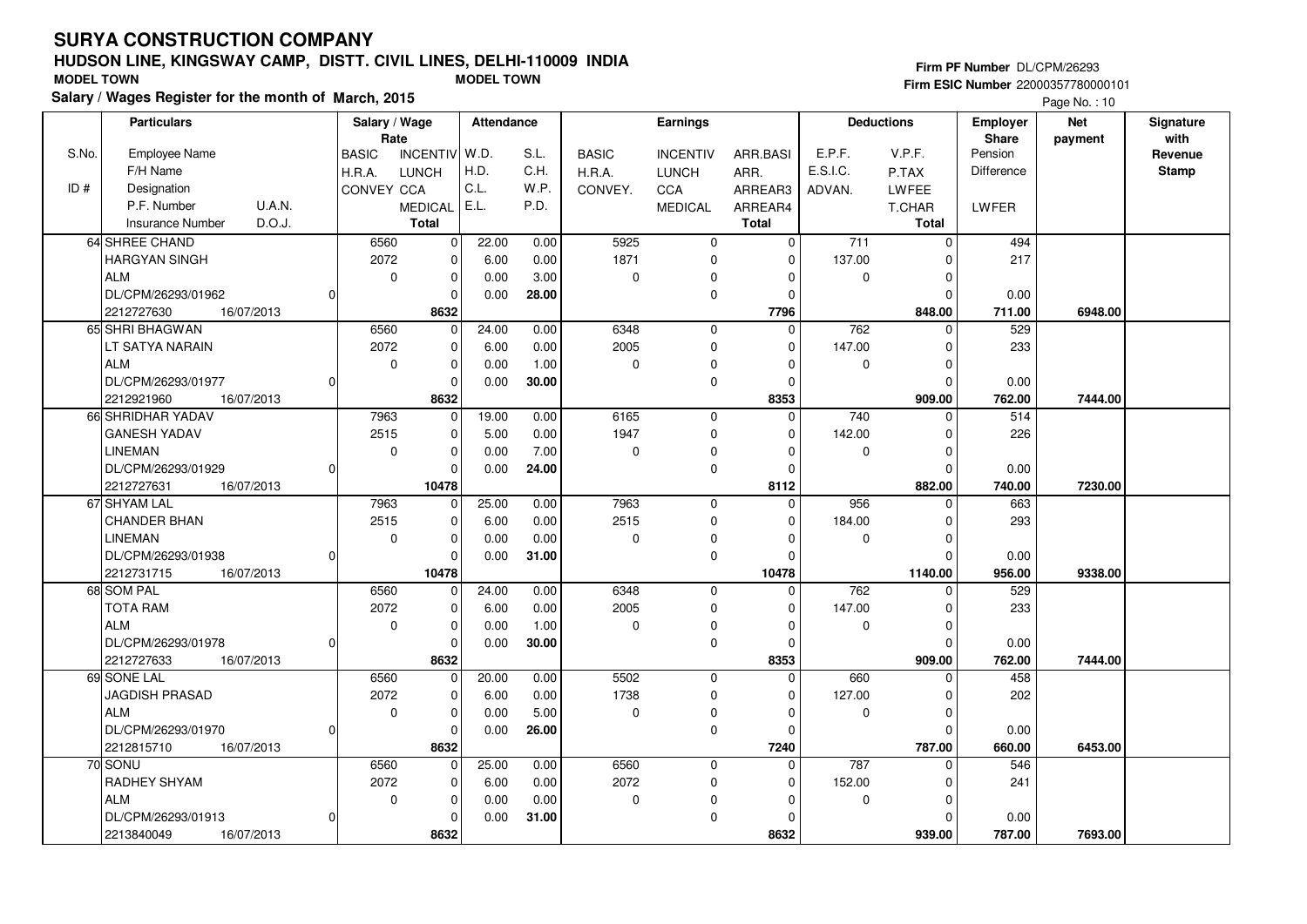# **HUDSON LINE, KINGSWAY CAMP, DISTT. CIVIL LINES, DELHI-110009 INDIASalary / Wages Register for the month of March, 2015 MODEL TOWN MODEL TOWN**

#### **Firm PF Number** DL/CPM/26293

 **Firm ESIC Number** 22000357780000101Page No. : 11

|       | <b>Particulars</b>                | Salary / Wage |               | <b>Attendance</b> |       |              | Earnings        |                |          | <b>Deductions</b> | <b>Employer</b> | <b>Net</b> | Signature    |
|-------|-----------------------------------|---------------|---------------|-------------------|-------|--------------|-----------------|----------------|----------|-------------------|-----------------|------------|--------------|
|       |                                   | Rate          |               |                   |       |              |                 |                |          |                   | Share           | payment    | with         |
| S.No. | <b>Employee Name</b>              | <b>BASIC</b>  | INCENTIV W.D. |                   | S.L.  | <b>BASIC</b> | <b>INCENTIV</b> | ARR.BASI       | E.P.F.   | V.P.F.            | Pension         |            | Revenue      |
|       | F/H Name                          | H.R.A.        | <b>LUNCH</b>  | H.D.              | C.H.  | H.R.A.       | <b>LUNCH</b>    | ARR.           | E.S.I.C. | P.TAX             | Difference      |            | <b>Stamp</b> |
| ID#   | Designation                       | CONVEY CCA    |               | C.L.              | W.P.  | CONVEY.      | <b>CCA</b>      | ARREAR3        | ADVAN.   | <b>LWFEE</b>      |                 |            |              |
|       | U.A.N.<br>P.F. Number             |               | MEDICAL E.L.  |                   | P.D.  |              | <b>MEDICAL</b>  | ARREAR4        |          | <b>T.CHAR</b>     | <b>LWFER</b>    |            |              |
|       | D.O.J.<br><b>Insurance Number</b> |               | <b>Total</b>  |                   |       |              |                 | <b>Total</b>   |          | Total             |                 |            |              |
|       | 71 SUBHASH SINGH                  | 7963          | $\pmb{0}$     | 24.00             | 0.00  | 7706         | $\mathbf 0$     | 0              | 925      | $\mathbf 0$       | 642             |            |              |
|       | <b>BALWANT SINGH</b>              | 2515          | 0             | 6.00              | 0.00  | 2434         | $\mathbf 0$     | 0              | 178.00   | $\Omega$          | 283             |            |              |
|       | <b>LINEMAN</b>                    | $\mathbf 0$   | $\pmb{0}$     | 0.00              | 1.00  | $\mathbf 0$  | 0               | $\Omega$       | 0        | $\Omega$          |                 |            |              |
|       | DL/CPM/26293/01968                | $\Omega$      | $\mathbf 0$   | 0.00              | 30.00 |              | $\mathbf 0$     | $\Omega$       |          | $\Omega$          | 0.00            |            |              |
|       | 2212778099<br>16/07/2013          |               | 10478         |                   |       |              |                 | 10140          |          | 1103.00           | 925.00          | 9037.00    |              |
|       | 72 SUBHASH YADAV                  | 7963          | $\mathbf 0$   | 25.00             | 0.00  | 7963         | $\mathbf 0$     | 0              | 956      | $\Omega$          | 663             |            |              |
|       | <b>BANSU YADAV</b>                | 2515          | 0             | 6.00              | 0.00  | 2515         | $\mathbf 0$     | $\Omega$       | 184.00   | $\Omega$          | 293             |            |              |
|       | <b>LINEMAN</b>                    | $\mathbf 0$   | $\pmb{0}$     | 0.00              | 0.00  | 0            | $\pmb{0}$       | $\Omega$       | 0        | $\mathbf 0$       |                 |            |              |
|       | DL/CPM/26293/01930                | 0             | $\Omega$      | 0.00              | 31.00 |              | $\mathbf 0$     | $\Omega$       |          | $\mathbf 0$       | 0.00            |            |              |
|       | 2212731717<br>16/07/2013          |               | 10478         |                   |       |              |                 | 10478          |          | 1140.00           | 956.00          | 9338.00    |              |
|       | 73 SUBODH ROY                     | 7963          | 0             | 24.00             | 0.00  | 7706         | 0               | $\mathbf 0$    | 925      | $\Omega$          | 642             |            |              |
|       | <b>RAM SEWAK ROY</b>              | 2515          | $\pmb{0}$     | 6.00              | 0.00  | 2434         | 0               | 0              | 178.00   | 0                 | 283             |            |              |
|       | <b>LINEMAN</b>                    | $\mathbf 0$   | $\mathbf 0$   | 0.00              | 1.00  | 0            | 0               | $\Omega$       | 0        | $\mathbf 0$       |                 |            |              |
|       | DL/CPM/26293/01941                | $\Omega$      | $\Omega$      | 0.00              | 30.00 |              | $\mathbf 0$     | $\Omega$       |          | $\Omega$          | 0.00            |            |              |
|       | 1011711730<br>16/07/2013          |               | 10478         |                   |       |              |                 | 10140          |          | 1103.00           | 925.00          | 9037.00    |              |
|       | 74 SUKHBIR SINGH                  | 6560          | $\mathbf 0$   | 24.00             | 0.00  | 6348         | $\mathbf 0$     | $\mathbf 0$    | 762      | $\mathbf 0$       | 529             |            |              |
|       | <b>VIJAY PAL SINGH</b>            | 2072          | $\pmb{0}$     | 6.00              | 0.00  | 2005         | $\pmb{0}$       | $\Omega$       | 147.00   | $\mathbf 0$       | 233             |            |              |
|       | <b>ALM</b>                        | $\mathbf 0$   | $\mathbf 0$   | 0.00              | 1.00  | 0            | $\mathbf 0$     | $\Omega$       | 0        | $\mathbf 0$       |                 |            |              |
|       | DL/CPM/26293/01974                | $\Omega$      | $\mathbf 0$   | 0.00              | 30.00 |              | $\mathbf 0$     | $\Omega$       |          | $\mathbf 0$       | 0.00            |            |              |
|       | 1013637855<br>16/07/2013          |               | 8632          |                   |       |              |                 | 8353           |          | 909.00            | 762.00          | 7444.00    |              |
|       | 75 SUNIL KUMAR                    | 7963          | $\pmb{0}$     | 0.00              | 0.00  | 0            | $\mathbf 0$     | $\overline{0}$ | 0        | $\Omega$          | 0               |            |              |
|       | TEJ NARAIN RAI                    | 2515          | $\mathbf 0$   | 0.00              | 0.00  | 0            | $\mathbf 0$     | $\Omega$       | 0.00     | $\mathbf 0$       | $\Omega$        |            |              |
|       | <b>LINEMAN</b>                    | $\mathbf 0$   | $\mathbf 0$   | 0.00              | 31.00 | $\Omega$     | $\mathbf 0$     | $\Omega$       | $\Omega$ | $\mathbf 0$       |                 |            |              |
|       | DL/CPM/26293/01975                | $\Omega$      | $\mathbf 0$   | 0.00              | 0.00  |              | $\mathbf 0$     | 0              |          | $\mathbf 0$       | 0.00            |            |              |
|       | 2213134285<br>16/07/2013          |               | 10478         |                   |       |              |                 | 0              |          | 0.00              | 0.00            | 0.00       |              |
|       | 76 SURENDER KUMAR                 | 7963          | $\pmb{0}$     | 22.00             | 0.00  | 7192         | $\mathbf 0$     | $\Omega$       | 863      | $\Omega$          | 599             |            |              |
|       | <b>BABU RAM PAL</b>               | 2515          | $\pmb{0}$     | 6.00              | 0.00  | 2272         | $\mathbf 0$     | $\Omega$       | 166.00   | $\Omega$          | 264             |            |              |
|       | <b>LINEMAN</b>                    | $\mathbf 0$   | $\mathbf 0$   | 0.00              | 3.00  | 0            | $\mathbf 0$     | $\Omega$       | 0        | $\mathbf 0$       |                 |            |              |
|       | DL/CPM/26293/01924                | $\Omega$      | $\mathbf 0$   | 0.00              | 28.00 |              | $\mathbf 0$     | 0              |          | $\Omega$          | 0.00            |            |              |
|       | 1013668674<br>16/07/2013          |               | 10478         |                   |       |              |                 | 9464           |          | 1029.00           | 863.00          | 8435.00    |              |
|       | 77 SURESH PAL                     | 6560          | $\pmb{0}$     | 20.00             | 0.00  | 5502         | $\mathbf 0$     | 0              | 660      | $\Omega$          | 458             |            |              |
|       | <b>RAM SAWROOP</b>                | 2072          | 0             | 6.00              | 0.00  | 1738         | $\mathbf 0$     | $\Omega$       | 127.00   | $\Omega$          | 202             |            |              |
|       | <b>ALM</b>                        | $\mathbf 0$   | $\pmb{0}$     | 0.00              | 5.00  | 0            | 0               | $\Omega$       | 0        | $\mathbf 0$       |                 |            |              |
|       | DL/CPM/26293/01943                | 0             | $\mathbf 0$   | 0.00              | 26.00 |              | $\pmb{0}$       | $\Omega$       |          | $\Omega$          | 0.00            |            |              |
|       | 1013583463<br>16/07/2013          |               | 8632          |                   |       |              |                 | 7240           |          | 787.00            | 660.00          | 6453.00    |              |
|       |                                   |               |               |                   |       |              |                 |                |          |                   |                 |            |              |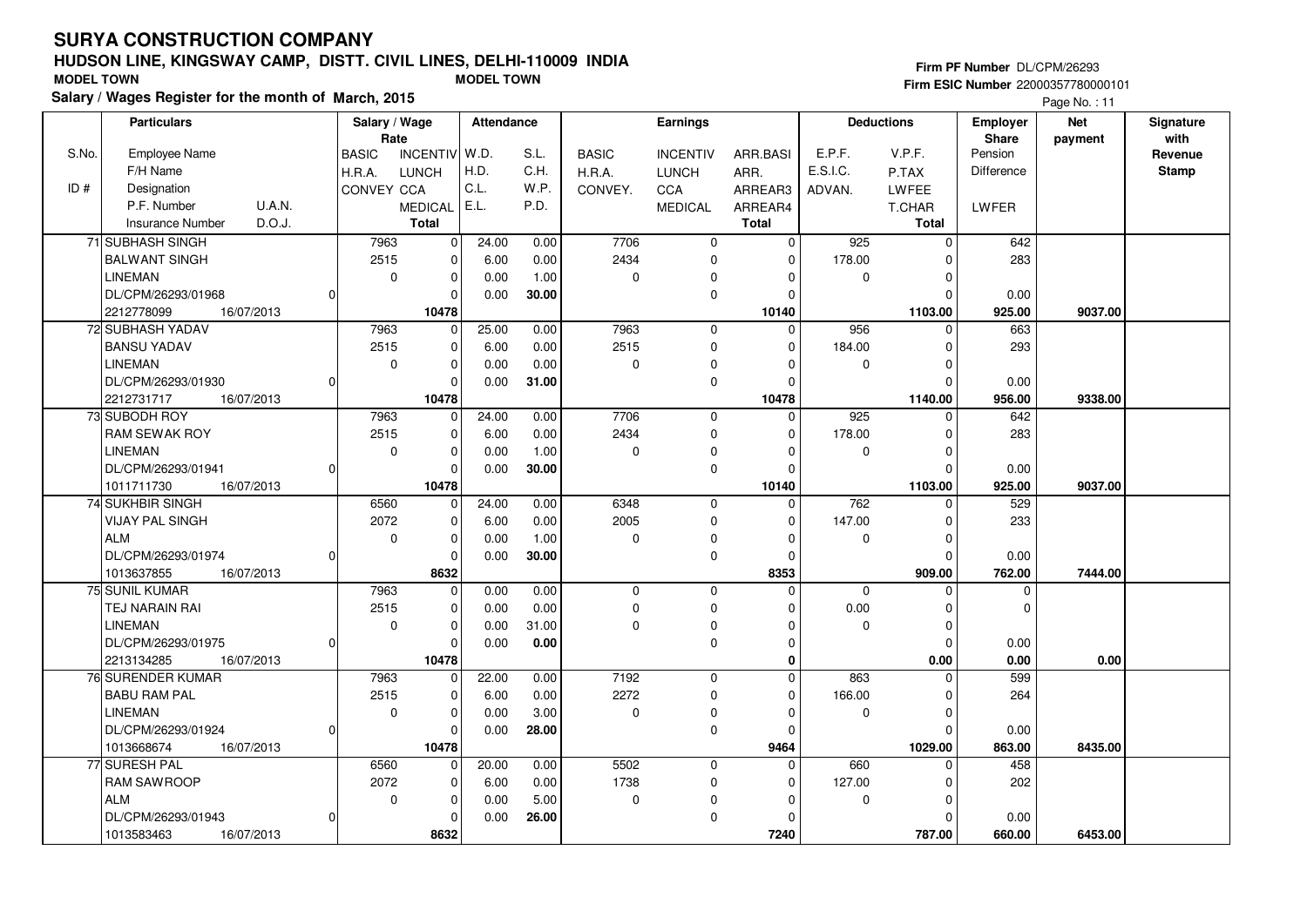# **HUDSON LINE, KINGSWAY CAMP, DISTT. CIVIL LINES, DELHI-110009 INDIASalary / Wages Register for the month of March, 2015 MODEL TOWN MODEL TOWN**

#### **Firm PF Number** DL/CPM/26293

 **Firm ESIC Number** 22000357780000101Page No.: 12

|       | <b>Particulars</b>                | Salary / Wage |                 | <b>Attendance</b> |       |              | Earnings        |              |          | <b>Deductions</b> | <b>Employer</b> | <b>Net</b> | Signature    |
|-------|-----------------------------------|---------------|-----------------|-------------------|-------|--------------|-----------------|--------------|----------|-------------------|-----------------|------------|--------------|
|       |                                   | Rate          |                 |                   |       |              |                 |              |          |                   | Share           | payment    | with         |
| S.No. | <b>Employee Name</b>              | <b>BASIC</b>  | <b>INCENTIV</b> | W.D.              | S.L.  | <b>BASIC</b> | <b>INCENTIV</b> | ARR.BASI     | E.P.F.   | V.P.F.            | Pension         |            | Revenue      |
|       | F/H Name                          | H.R.A.        | <b>LUNCH</b>    | H.D.              | C.H.  | H.R.A.       | <b>LUNCH</b>    | ARR.         | E.S.I.C. | P.TAX             | Difference      |            | <b>Stamp</b> |
| ID#   | Designation                       | CONVEY CCA    |                 | C.L.              | W.P.  | CONVEY.      | <b>CCA</b>      | ARREAR3      | ADVAN.   | <b>LWFEE</b>      |                 |            |              |
|       | P.F. Number<br>U.A.N.             |               | MEDICAL E.L.    |                   | P.D.  |              | <b>MEDICAL</b>  | ARREAR4      |          | T.CHAR            | <b>LWFER</b>    |            |              |
|       | D.O.J.<br><b>Insurance Number</b> |               | <b>Total</b>    |                   |       |              |                 | <b>Total</b> |          | Total             |                 |            |              |
|       | 78 SUSHIL KUMAR                   | 7963          | 0               | 20.00             | 0.00  | 6679         | $\mathbf 0$     | $\Omega$     | 801      | $\mathbf 0$       | 556             |            |              |
|       | <b>KRISHAN PAL</b>                | 2515          | $\Omega$        | 6.00              | 0.00  | 2109         | $\mathbf 0$     | $\Omega$     | 154.00   | O                 | 245             |            |              |
|       | <b>LINEMAN</b>                    | $\mathbf 0$   | $\mathbf 0$     | 0.00              | 5.00  | 0            | 0               | $\Omega$     | 0        | $\Omega$          |                 |            |              |
|       | DL/CPM/26293/01963                |               | $\Omega$        | 0.00              | 26.00 |              | $\mathbf 0$     | 0            |          | $\Omega$          | 0.00            |            |              |
|       | 2212727635<br>16/07/2013          |               | 10478           |                   |       |              |                 | 8788         |          | 955.00            | 801.00          | 7833.00    |              |
|       | 79 UDAY KUMAR                     | 7963          | $\Omega$        | 24.00             | 0.00  | 7706         | $\mathbf 0$     | 0            | 925      | $\Omega$          | 642             |            |              |
|       | TEJU SHAH                         | 2515          | $\mathbf 0$     | 6.00              | 0.00  | 2434         | $\mathbf 0$     | $\Omega$     | 178.00   | $\Omega$          | 283             |            |              |
|       | <b>LINEMAN</b>                    | 0             | $\mathbf 0$     | 0.00              | 1.00  | 0            | $\mathbf 0$     | $\mathbf 0$  | 0        | $\Omega$          |                 |            |              |
|       | DL/CPM/26293/01964                |               | $\Omega$        | 0.00              | 30.00 |              | $\mathbf 0$     | $\Omega$     |          | $\Omega$          | 0.00            |            |              |
|       | 2212727636<br>16/07/2013          |               | 10478           |                   |       |              |                 | 10140        |          | 1103.00           | 925.00          | 9037.00    |              |
|       | 80 UMESH KUMAR                    | 6560          | $\mathbf 0$     | 25.00             | 0.00  | 6560         | $\mathbf 0$     | $\Omega$     | 787      | $\Omega$          | 546             |            |              |
|       | <b>LAL CHAND</b>                  | 2072          | $\mathbf 0$     | 6.00              | 0.00  | 2072         | $\mathbf 0$     | $\mathbf 0$  | 152.00   | $\mathbf 0$       | 241             |            |              |
|       | <b>ALM</b>                        | $\mathbf 0$   | $\mathbf 0$     | 0.00              | 0.00  | 0            | 0               | $\Omega$     | 0        | $\Omega$          |                 |            |              |
|       | DL/CPM/26293/01932                |               | $\Omega$        | 0.00              | 31.00 |              | 0               | $\mathbf 0$  |          | $\Omega$          | 0.00            |            |              |
|       | 2212731721<br>16/07/2013          |               | 8632            |                   |       |              |                 | 8632         |          | 939.00            | 787.00          | 7693.00    |              |
|       | 81 VASHIST                        | 6560          | 0               | 23.00             | 0.00  | 6137         | $\mathbf 0$     | $\mathbf 0$  | 736      | $\mathbf 0$       | 511             |            |              |
|       | RAM DARSH YADAV                   | 2072          | $\mathbf 0$     | 6.00              | 0.00  | 1938         | $\mathbf 0$     | $\mathbf 0$  | 142.00   | $\Omega$          | 225             |            |              |
|       | <b>ALM</b>                        | 0             | $\mathbf 0$     | 0.00              | 2.00  | 0            | $\pmb{0}$       | $\Omega$     | 0        | $\Omega$          |                 |            |              |
|       | DL/CPM/26293/01935                |               | $\Omega$        | 0.00              | 29.00 |              | $\mathsf 0$     | 0            |          | $\Omega$          | 0.00            |            |              |
|       | 2212778139<br>16/07/2013          |               | 8632            |                   |       |              |                 | 8075         |          | 878.00            | 736.00          | 7197.00    |              |
|       | 82 VEER PAL                       | 6560          | $\mathbf 0$     | 25.00             | 0.00  | 6560         | $\mathbf 0$     | $\mathbf 0$  | 787      | $\Omega$          | 546             |            |              |
|       | CHHOTE LAL                        | 2072          | $\mathbf 0$     | 6.00              | 0.00  | 2072         | $\mathbf 0$     | $\mathbf 0$  | 152.00   | $\Omega$          | 241             |            |              |
|       | <b>ALM</b>                        | 0             | $\mathbf 0$     | 0.00              | 0.00  | 0            | $\pmb{0}$       | $\Omega$     | 0        | $\mathbf 0$       |                 |            |              |
|       | DL/CPM/26293/01897                |               | $\mathbf 0$     | 0.00              | 31.00 |              | $\mathbf 0$     | $\Omega$     |          | $\Omega$          | 0.00            |            |              |
|       | 1013583474<br>16/07/2013          |               | 8632            |                   |       |              |                 | 8632         |          | 939.00            | 787.00          | 7693.00    |              |
|       | 83 VIJAY KUMAR                    | 7963          | $\mathbf 0$     | 24.00             | 0.00  | 7706         | $\mathbf 0$     | $\Omega$     | 925      | $\Omega$          | 642             |            |              |
|       | SIRJANAND SINGH                   | 2515          | $\pmb{0}$       | 6.00              | 0.00  | 2434         | $\mathbf 0$     | $\Omega$     | 178.00   | $\Omega$          | 283             |            |              |
|       | <b>LINEMAN</b>                    | 0             | $\mathbf 0$     | 0.00              | 1.00  | 0            | $\mathbf 0$     | $\Omega$     | 0        | $\Omega$          |                 |            |              |
|       | DL/CPM/26293/01933<br>O           |               | $\Omega$        | 0.00              | 30.00 |              | $\mathbf 0$     | $\mathbf 0$  |          | $\Omega$          | 0.00            |            |              |
|       | 2212731726<br>16/07/2013          |               | 10478           |                   |       |              |                 | 10140        |          | 1103.00           | 925.00          | 9037.00    |              |
|       | 84 VIPIN KUMAR                    | 6560          | 0               | 24.00             | 0.00  | 6348         | $\mathbf 0$     | $\mathbf 0$  | 762      | $\Omega$          | 529             |            |              |
|       | SHRI KRISHAN                      | 2072          | $\Omega$        | 6.00              | 0.00  | 2005         | $\mathbf 0$     | $\mathbf 0$  | 147.00   | $\Omega$          | 233             |            |              |
|       | <b>ALM</b>                        | $\mathbf 0$   | $\mathbf 0$     | 0.00              | 1.00  | 0            | 0               | $\mathbf 0$  | 0        | $\Omega$          |                 |            |              |
|       | DL/CPM/26293/01965                |               | $\Omega$        | 0.00              | 30.00 |              | $\mathbf 0$     | $\mathbf 0$  |          | $\Omega$          | 0.00            |            |              |
|       | 2212728045<br>16/07/2013          |               | 8632            |                   |       |              |                 | 8353         |          | 909.00            | 762.00          | 7444.00    |              |